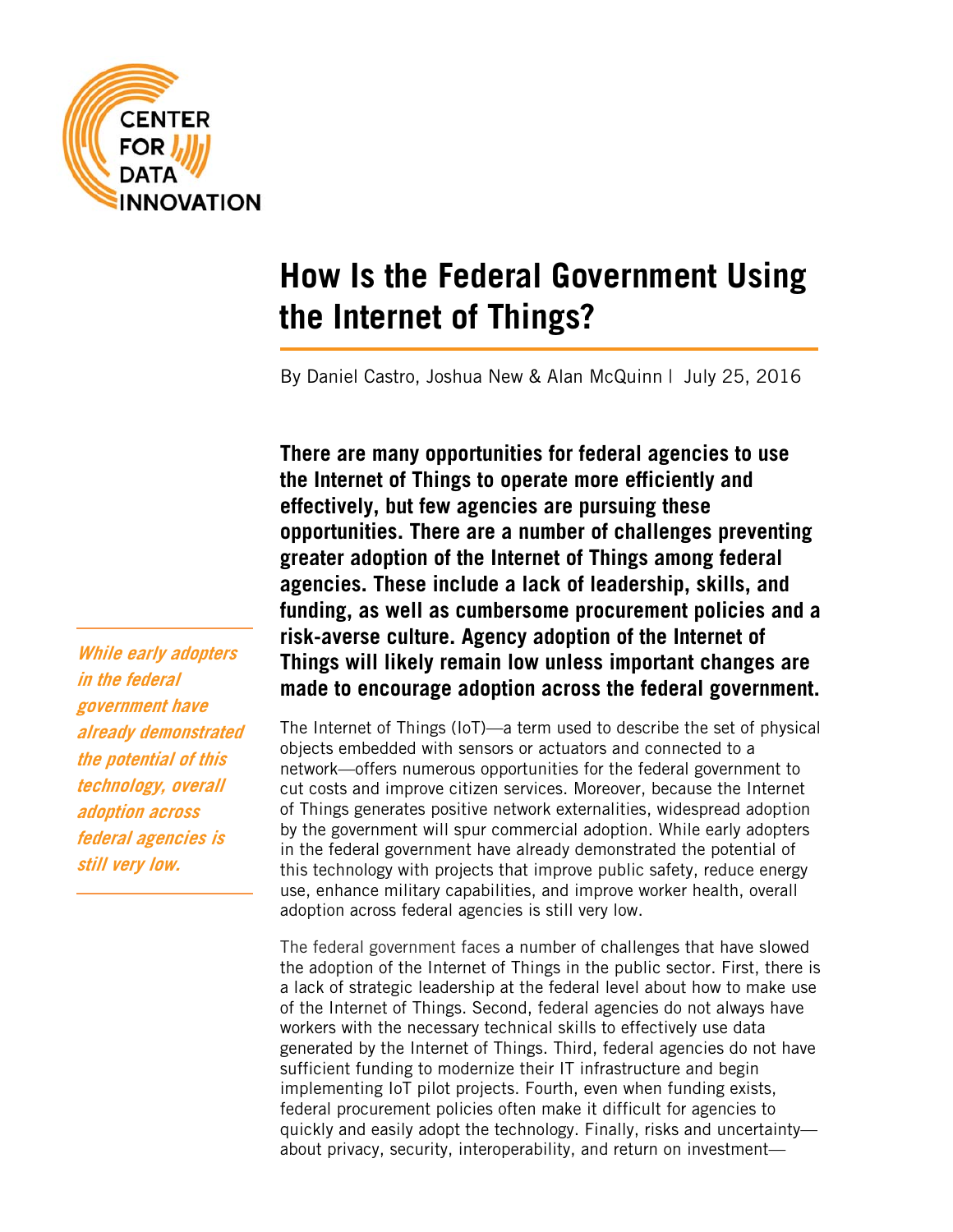delay federal adoption as potential federal users wait for the technology to mature and others to adopt first.

The federal government should make a number of reforms to address these challenges:

- The Federal CIO Council should establish an IoT taskforce to provide much needed cross-government leadership and coordination to support adoption and deployment of this technology.
- Each federal agency should develop an IoT action plan to identify how it will use IoT solutions to cut costs and improve services.
- Agencies should employ a chief data officer to ensure that they establish the necessary technical infrastructure to make effective use of data generated by the Internet of Things.
- GSA should establish an "IoT Corps"—a team of government employees who can be assigned to work on high-impact IoT projects for the government.

There are also a number of steps that the federal government can take to support the broader development of the Internet of Things. Federal agencies should:

- Fund and support large-scale state and local IoT pilot projects.
- Engage with the private sector to encourage industry-led voluntary standards and best practices to improve privacy, security, and interoperability.
- Expand R&D funding for key technologies that support the development of the Internet of Things.

This report concludes that adoption of the Internet of Things will likely remain low across the federal government unless changes are made to encourage adoption across federal agencies.

# **METHODOLOGY**

In order to assess current use of the Internet of Things in the federal government we interviewed 22 experts from the U.S. federal government and private sector, including 8 current and former government officials (primarily chief information officers, chief technology officers, or the equivalent) and 14 senior private-sector leaders involved in developing or providing IoT solutions to government officials. Participants were asked questions about the opportunities and challenges federal agencies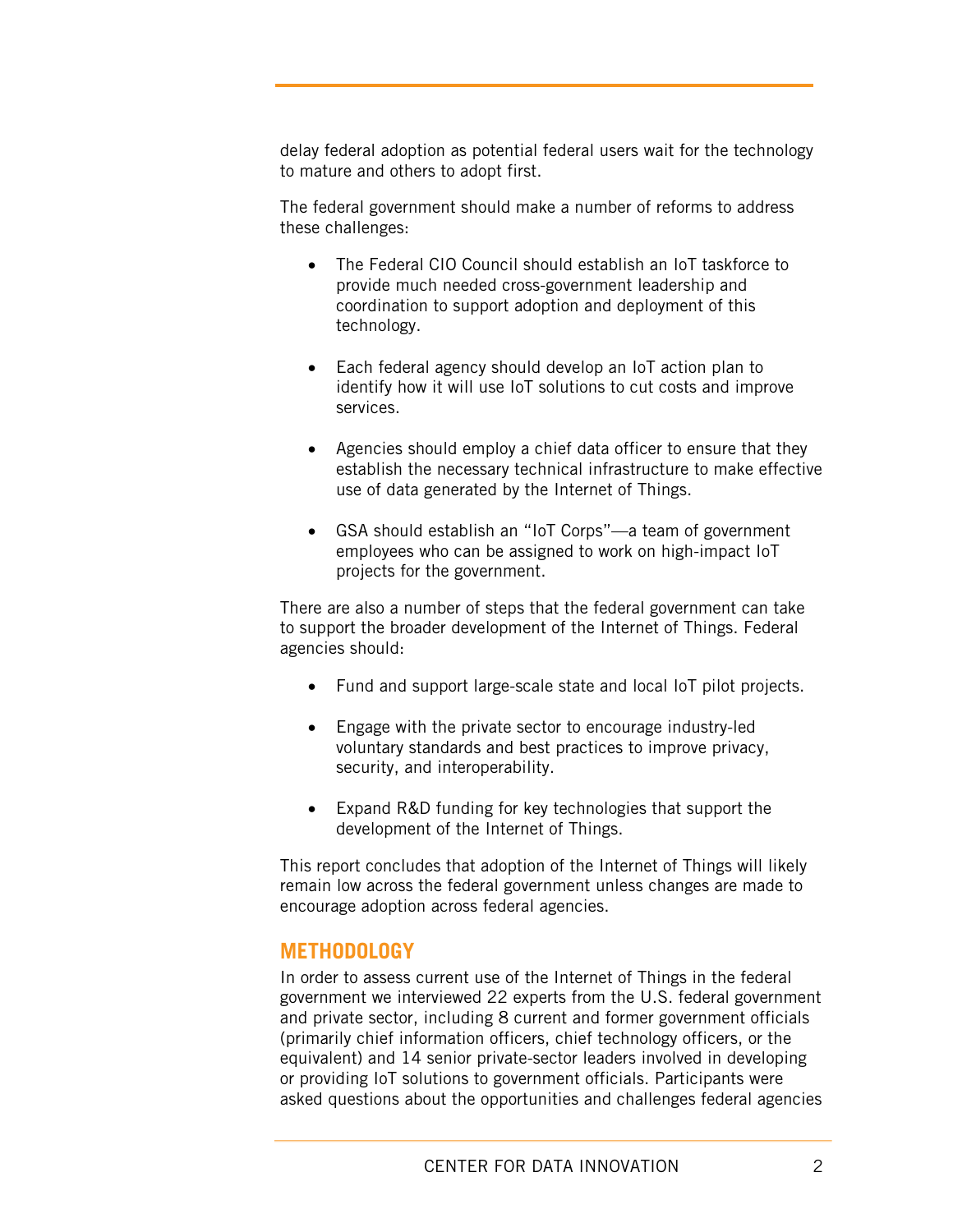face to adoption and use of the Internet of Things. To encourage candor, all interviews were conducted on a non-attribution basis. Of the nongovernment participants, respondents included employees with the following organizations: Amazon, AT&T, Boeing, CGI, Cisco, GE, Google, IBM, the Industrial Internet Consortium, Intel, IT Alliance for the Public Sector, Lockheed Martin, Oracle, and VMWare.

# **FEDERAL GOVERNMENT USES OF THE INTERNET OF THINGS**

The majority of respondents in our interviews said that U.S. federal agencies are just beginning to explore how to use the Internet of Things.<sup>1</sup> While there are some interesting examples of federal agencies using the Internet of Things, overall adoption rates are still low, especially outside of the defense agencies. Where federal agencies have begun deploying IoT solutions, it is typically to pursue one of two main goals: reduce costs and offer new services.

# **REDUCE COSTS**

The primary motivation for federal agencies to use the Internet of Things is to be more efficient and reduce costs. Major projects include a smartbuildings initiative to reduce energy costs, a telematics program to increase the efficiency of government vehicles, an effort to improve asset management, and automating manual data-collection processes.

## **Smart Buildings**

The foremost example of cost cutting in the federal government is in the form of smart-building applications. For example, the General Services Administration's (GSA) Smart-Buildings initiative aims to modernize federal government buildings in large part through connected technologies, thereby making them more energy efficient. Launched in May 2012, the initiative is an attempt to fulfill President Obama's 2009 executive order to reduce the energy consumption of federal buildings 30 percent by  $2015.<sup>2</sup>$  The first phase of the project installed thousands of low-cost connected sensors into 50 of the government's most energyintensive buildings, totaling over 30 million square feet, to collect a minimum of 1,000 data points related to energy use and operational efficiency per building. GSA has estimated this initiative to have resulted in \$15 million of annual savings.<sup>3</sup> These technologies include a broad array of connected systems, ranging from simple motion sensors that turn off lights when employees leave their desks to more advanced systems that automatically raise and lower shades based on the amount of sunlight coming through windows to save on heating and cooling costs.4 As of August 2014, GSA had expanded the program to 80 of a targeted 200 federal buildings and, by analyzing data from these sensors, had identified over 10,000 inefficiencies in federal buildings.<sup>5</sup> The U.S. Department of State has followed suit by setting up smart metering at many of its posts worldwide to analyze energy and water consumption in real time, improve efficiency, and benchmark building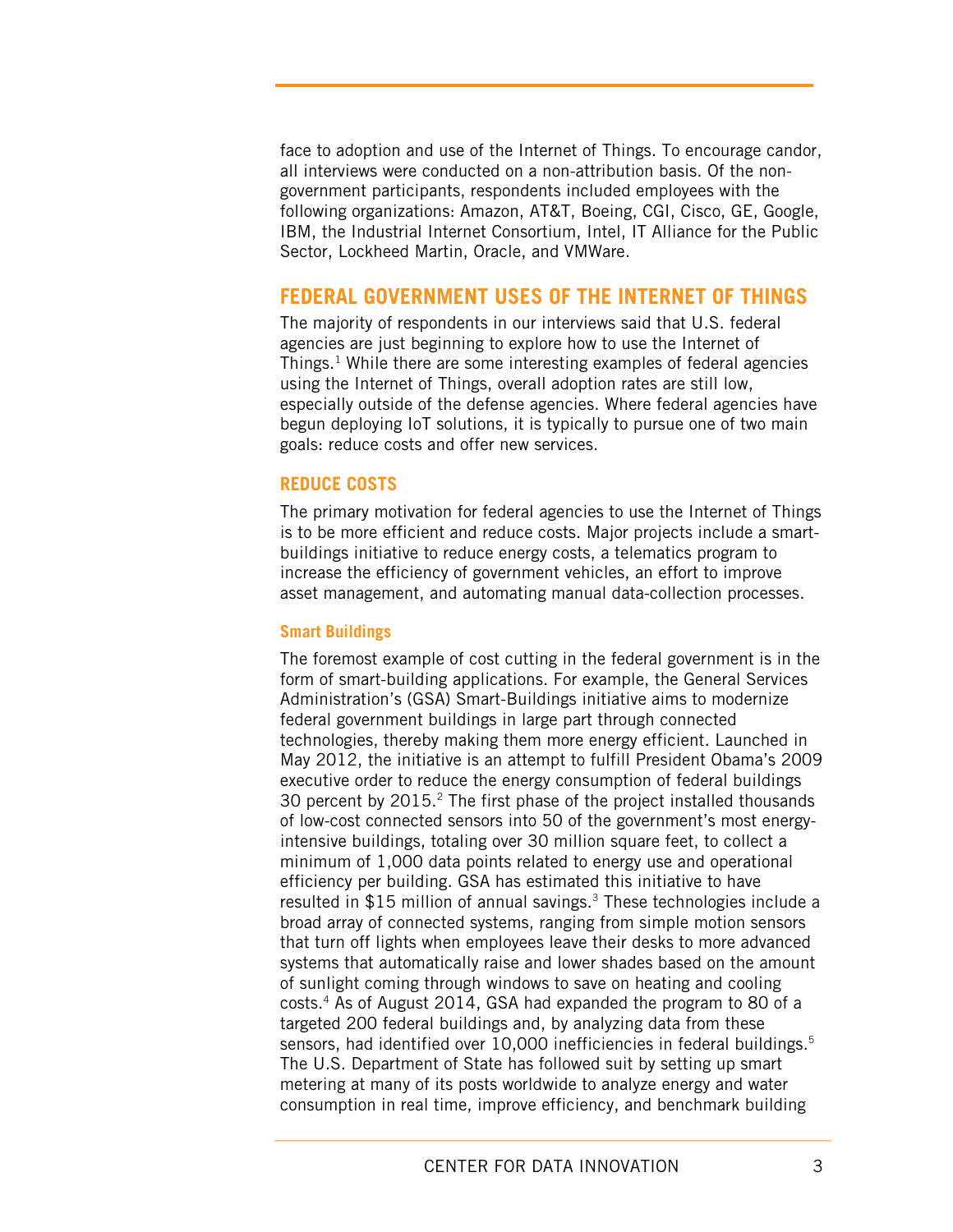designs to improve performance for future buildings in its missions around the world.<sup>6</sup>

GSA continues to explore opportunities to use data from these smart systems to increase efficiency. For example, in June 2013, GSA partnered with IBM to implement GSA Link, an analytics program that monitors smart-building data in real time to identify inefficiencies. With this data, GSA learned that large amounts of equipment remained running over federal holidays, prompting managers to proactively encourage employees to turn off their computers before they leave.<sup>7</sup> The granularity of the data allows managers to solve subtler efficiency problems as well, such as when the system reported irregular air flow data from a particular building vent that was later found to be obstructed by a dead pigeon.<sup>8</sup> Though this strained the building's ventilation system, no human would have likely noticed the change; but thanks to a robust sensor network, managers can identify exactly when and where such problems arise.<sup>9</sup> Similarly, the U.S. Coast Guard (USCG) has deployed a suite of automated monitoring tools and networked sensors throughout its primary data center to collect data on environmental factors and system utilization. These tools provide staff with detailed performance dashboards and have allowed USCG to reduce energy costs in its data center by 25 percent.<sup>10</sup>

Furthermore, in July 2014, GSA connected its desk-reservation system, called BookIt, to its security system, so that whenever an employee scans an identification badge to enter a building, his or her desk powers up and turns on lighting once the employee sits down.<sup>11</sup> GSA uses data gathered from this reservation system as part of its connected hoteling strategy—where certain office resources are treated as shared assets, rather than assets assigned to a specific individual—to efficiently allocate space in its main building, an approximately 800,000 square foot building that houses as many as  $4,400$  federal workers.<sup>12</sup>

#### **Fleet Telematics**

One growing use of the Internet of Things is for fleet telematics—the use of sensors to remotely monitor the location, performance, and behavior of vehicles within a fleet. GSA, which provides vehicles and fleet management services to over 75 federal agencies, has begun to use telematics to improve the efficiency of government vehicles.<sup>13</sup> In December 2015, GSA began to implement a program to use telematics devices, which include location tracking, navigation systems, and emissions sensors, to help ensure that the 204,000 vehicles in GSA's fleet comply with the March 2015 executive order (E.O. 13693) to reduce government vehicle greenhouse gas emissions 4 percent by 2017, 15 percent by 2021, and 30 percent by 2025.<sup>14</sup> When a federal agency obtains GSA vehicles, which range from sedans to ambulances and heavy trucks, it can choose to retrofit the vehicles with either of two telematics systems: GPS only or both GPS and vehicle diagnostics.<sup>15</sup>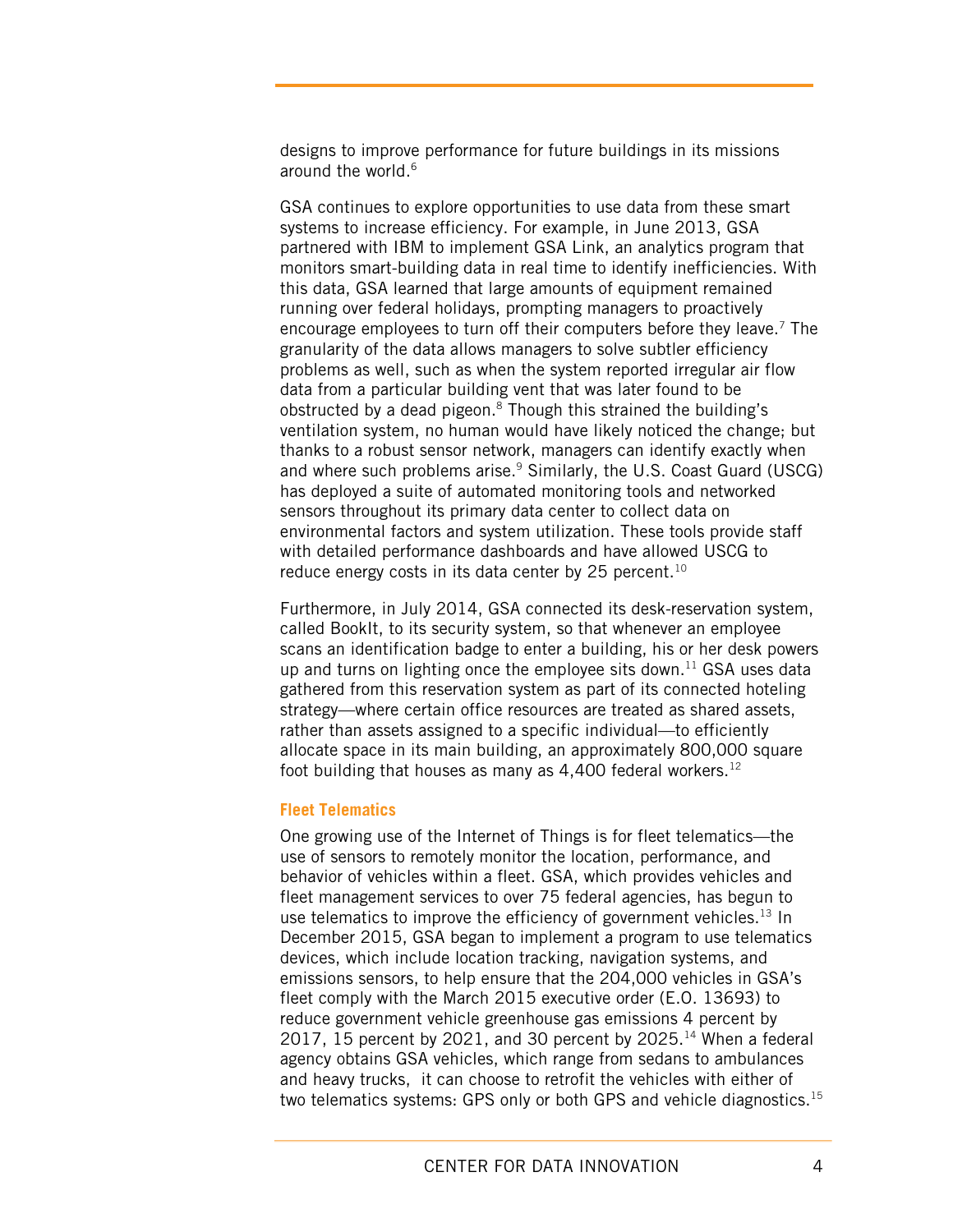The GPS-only system records and transmits data on vehicle speed, location, utilization, and time spent idling, while the system that includes vehicle diagnostics also reports on maintenance issues, fuel consumption, and emissions.16

Although all federal agencies will eventually have to collect and report all of this data, even those that choose to use only the GPS tracking system can increase their efficiency, lower costs, and avoid redundant expenditures by improving route planning, protecting against unauthorized vehicle usage, and providing timely information on the availability and whereabouts of agency vehicles.<sup>17</sup> By adding vehicle diagnostics technologies however, telematics can increase efficiency and cost benefits dramatically. For example, real-time data about engine performance can indicate potential problems before they arise and allow for preventative maintenance, which can be significantly cheaper than repairing an engine after it breaks down; this also avoids downtime.

Furthermore, as emissions vary by vehicle make and model, granular data about the emissions of an entire fleet can allow administrators to make more informed decisions about purchasing and vehicle utilization, as well as flag specific problematic vehicles to be phased out or repaired. Though estimates for the total cost and energy savings of this program do not exist, the effectiveness of similar programs in the private sector indicates that they are quite substantial, particularly given the large scale of GSA Fleet. For example, UPS implemented tracking and diagnostic telematics technology into many of its delivery vehicles and was able to cut the number of scheduled maintenance inspections by 50 percent, eliminate 3.43 million hours of idling time and 13,000 metric tons of carbon emissions per year; the technology also improved route efficiency to save 39 million gallons of fuel and avoid 364 million miles of driving since 2001.<sup>18</sup>

#### **Improve Asset Management**

Some federal agencies are also rolling out IoT applications to increase asset monitoring, utilization, productivity, and reliability. The Department of Defense (DoD), for example, is using the Internet of Things to more efficiently manage how it tracks military supplies, such as clothing, construction materials, and medical supplies. $19$  In 2011, the Defense Logistics Agency and the U.S. Transportation Command designed a system to monitor the 3.5 billion transactions per month generated by 67 DoD logistics systems and 250 commercial transportation carriers.<sup>20</sup> While much of this data comes from the RFID tags that all contractors are required to use, data also comes from connected devices such as sensors embedded in fuel tanks at distribution hubs.<sup>21</sup> This data gives managers real-time insight into the availability and location of supplies and allows them to better manage inventory and shipments, as well as make more informed purchasing decisions.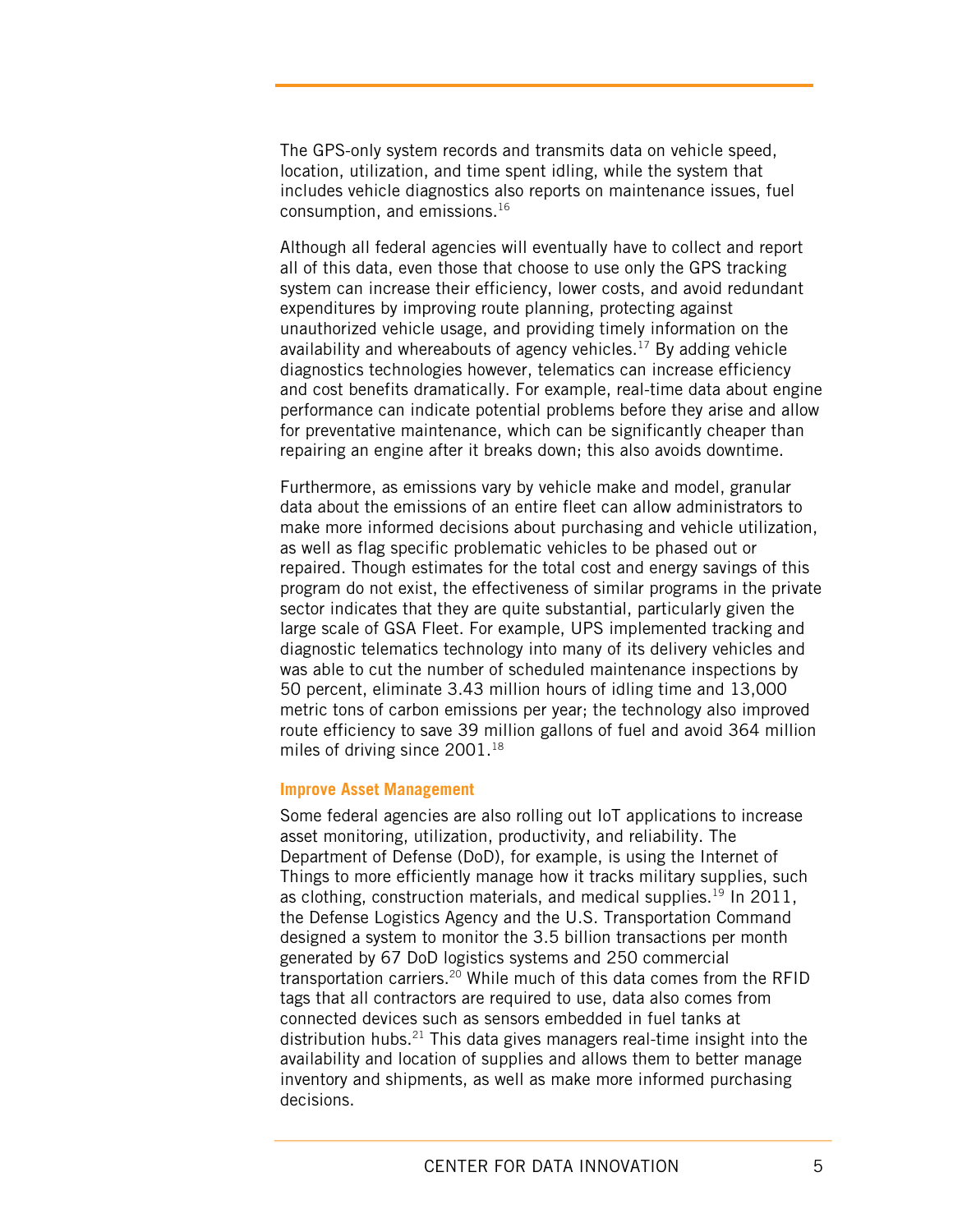#### **Automate Manual Processes**

Some agencies are using the Internet of Things to automate manual processes, which can substantially reduce costs. For example, the Department of Agriculture's National Agricultural Statistics Services (NASS) employs thousands of individuals to collect information from private farms across the country in order to produce the agricultural statistics used for production, marketing, and distribution. NASS has begun to collect some of this data automatically from connected farm technologies, such as soil moisture sensors and networked combines, to improve how it gathers its statistics on private farms.<sup>22</sup> Also, the Department of Transportation (DOT) has partnered with Sidewalk Labs, a subsidiary of Alphabet Inc. focusing on urban innovation, for a project called Flow to create a monitoring and management system for public transportation. This system will allow both federal and local transportation planners to better understand how people navigate cities to tackle transportation challenges and increase engagement with citizens. $23$ 

Many respondents to our interviews anticipate that automating manual processes will be an important opportunity for federal agencies to use the Internet of Things in the near future.

## **CREATING NEW SERVICES**

Several federal agencies have used the Internet of Things as an opportunity to create services in support of their missions. Major new projects that use the Internet of Things include improving national defense, monitoring the natural world, and enhancing safety and public health.

#### **Enhance Military Capabilities**

The leading adopters of the Internet of Things are U.S. defense agencies, which use connected technologies on the battlefield to train soldiers, to improve care for injured troops, and to safeguard military supply chains.

The Internet of Things allows the U.S. military to provide a shared awareness of the battlefield for U.S. forces, a concept known as network centric warfare.24 Military IoT deployments are designed to accommodate the specific operational needs of the different branches of the military.25 Military bases collect data using a wide variety of connected technologies, including cameras, infrared sensors, and radiation and chemical detectors; and a wide variety of platforms, including drones, surveillance satellites, ship and ground stations, and soldiers in the field.<sup>26</sup> For example, the Navy operates a network of connected buoys that use sonar technology to detect the presence of submarines.<sup>27</sup> The Air Force combines surveillance data and sensor data from fight jets to provide pilots with detailed threat and target data in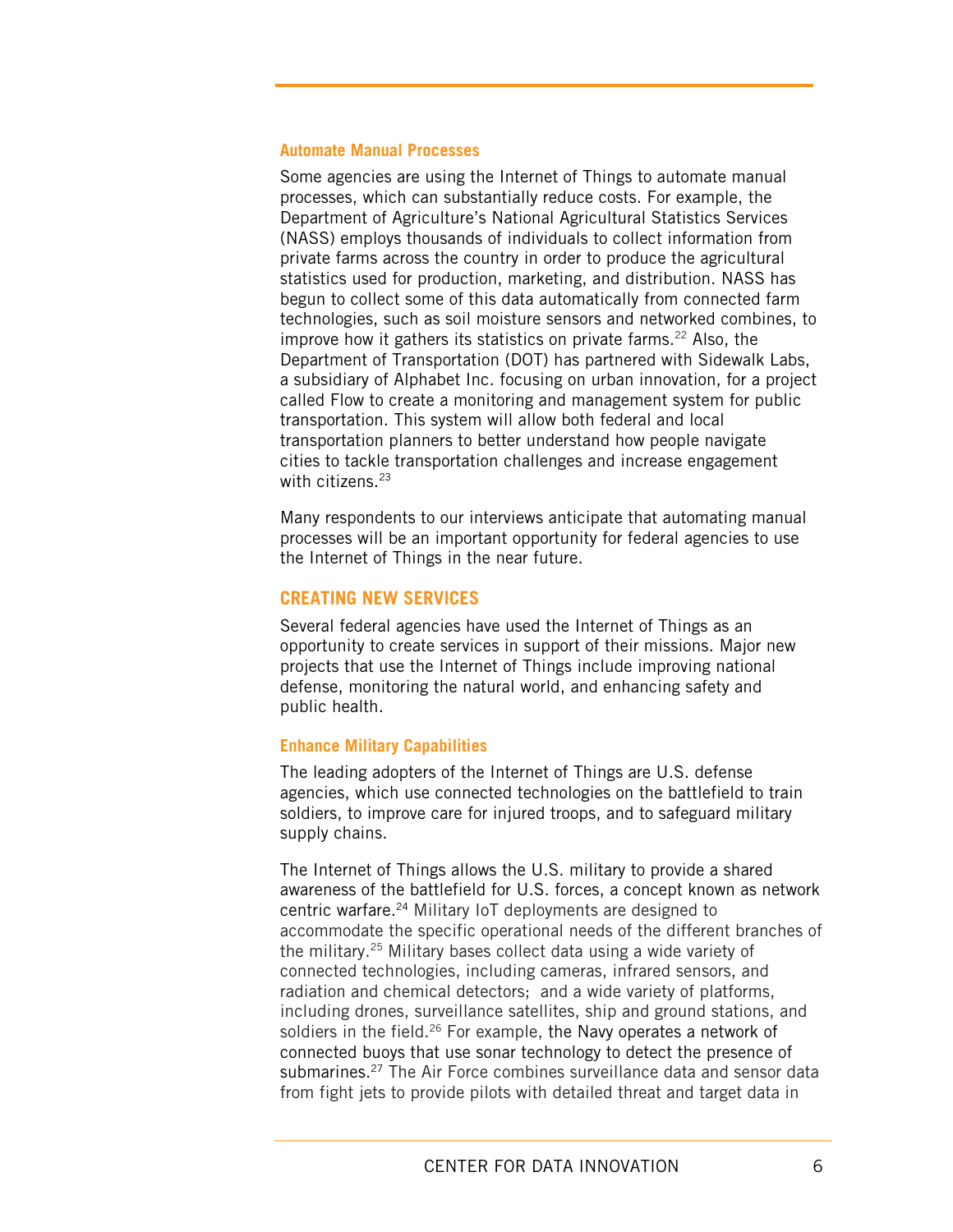real time.<sup>28</sup> The Army combines data from environmental sensors and satellite imagery to help soldiers better navigate unfamiliar terrain.<sup>29</sup>

One particularly interesting use of the Internet of Things for military purposes is the connected aircraft. The F-35 Joint Strike Fighter—the nation's most advanced fighter jet—is a fully networked aircraft that is outfitted with an array of sensors designed to collect a variety of data to improve situational awareness.<sup>30</sup> The on-board systems analyze and synthesize all of this data to create a personalized dashboard displaying the most relevant information the pilot needs to complete a mission. $31$ Defense contractors are also researching the next generation "smart skin" designed to cover the fuselage of an aircraft with thousands of sensors to relay a wide variety of information from the aircraft to a command post in real time. $32$  Data from the F-35 are eventually merged with other data about other aircraft, ships, and vehicles in the field to provide a better picture of what is happening on the battlefield.

The Internet of Things not only makes the military supply chains more efficient, it also ensures that military equipment does not fall into the wrong hands. In response to high risk of theft and pilferage of military supplies headed through Pakistan to U.S. troops in Afghanistan, DoD's U.S. Transportation Command installed container detection intrusion devices (CIDDs) on military containers traveling through the area.<sup>33</sup> CIDDs use sensors placed on each container to detect and alert military personnel of any unauthorized intrusions; combined with satellite surveillance and truck location tracking in the event of unusual delays, this substantially reduces theft of military cargo.  $34$ 

DoD has also developed several IoT applications designed to improve infantry performance. The Army's Multiple Integrated Laser Engagement System (MILES) training program simulates live combat by equipping soldiers with sensor-laden clothing and weapons loaded with blank cartridges and mounted with special lasers.<sup>35</sup> Sensors in the clothing register when a solder has been "killed" by a laser and trainers can monitor these simulations in real time to provide feedback.<sup>36</sup> Similarly, "shoot houses" rely on acoustic sensors, motion sensors, and video cameras to monitor soldiers in live-fire exercises to provide trainers with detailed data about soldier performance.<sup>37</sup>

The military is also using smart devices to provide better care to injured troops. For example, the Army has equipped thousands of soldiers' helmets with the Headborne Energy Analysis and Diagnostics System (HEADS), an array of sensors that record data about blows to the head to study how troops sustain traumatic brain injuries.<sup>38</sup> And the Defense Health Agency (DHA) is researching how to use wearable technologies to collect data that can determine what kind of injury a soldier has sustained, the injury's severity, evacuation time, treatment information, and whether surgery is needed, long before the soldier even reaches the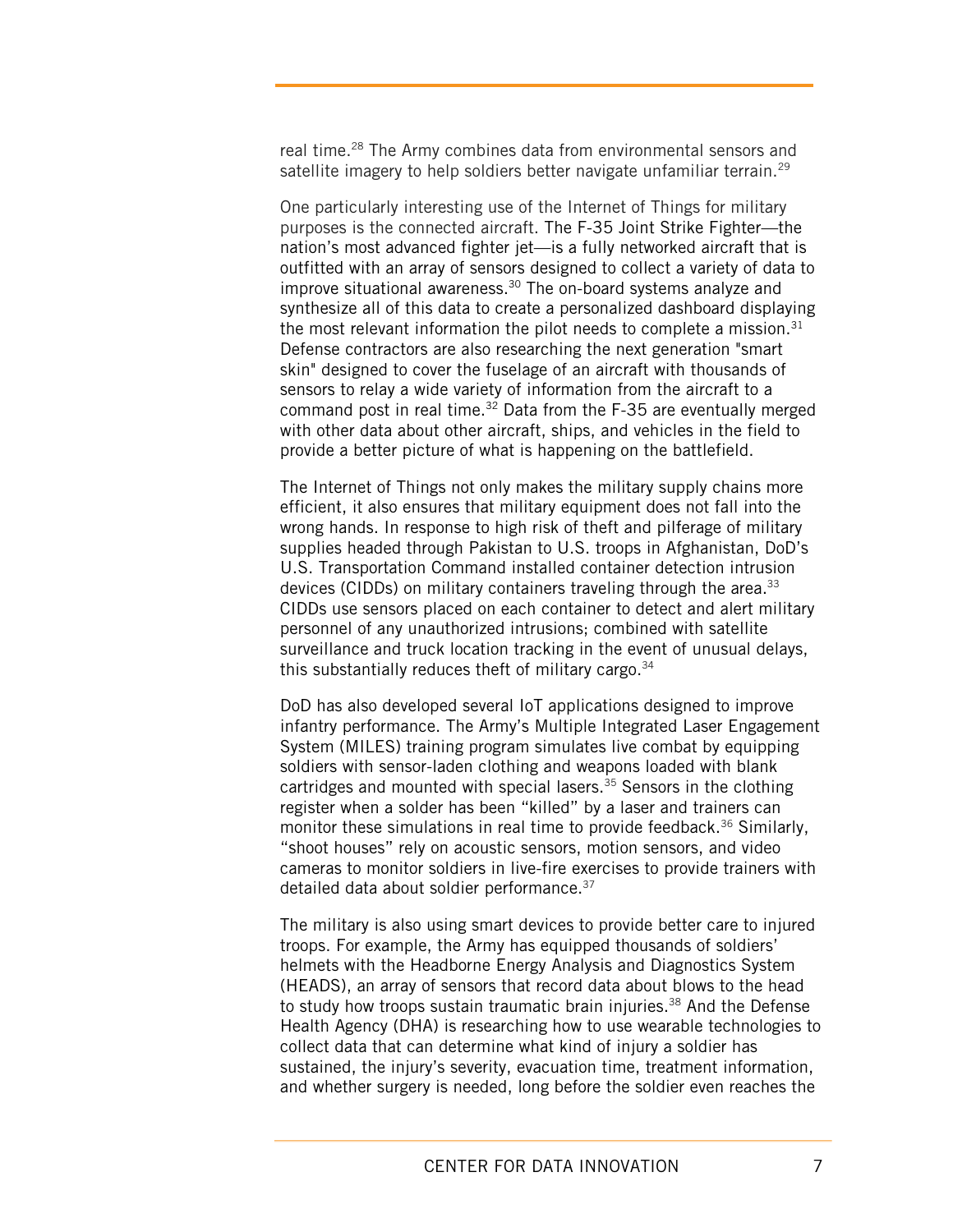hospital.39 For example, biosensors placed inside clothing can monitor a soldier's vital signs, activities, and sleep quality.<sup>40</sup>

DHA believes that these efforts will improve quality of care through accurate patient identification, reduction of medical errors, and by providing comprehensive treatment information. Similarly, the Air Force has piloted the BioStampRC Wearable Sensing Platform, a series of Bluetooth-connected sensors embedded in a wearable patch that monitors biometric data, which can help doctors better evaluate an injured pilot's health and prioritize care. $41$  The Defense Advanced Research Projects Agency's (DARPA) Warrior Web program has worked with Harvard University to develop smart clothing that monitors joint movement and provides targeted support to reduce fatigue and the risk of musculoskeletal injury.<sup>42</sup> The Department of Defense is also partnering with a consortium of manufacturers, universities, and nonprofit organizations to establish the Revolutionary Fibers and Textiles Manufacturing Innovation Institute, part of the Obama Administration's National Network for Manufacturing Innovation, to develop futuristic fabrics and textiles that incorporate sensors and other technology.<sup>43</sup>

#### **Monitor Weather and the Environment**

The National Oceanic and Atmospheric Administration (NOAA) produces geospatial data for a variety of valuable applications, including coastal mapping, flood-risk evaluation, land-use management, and supporting environmental health, and it is exploring how to improve its services using the Internet of Things.<sup>44</sup> For example, NOAA's Ocean Explorer program is using and deploying a global network of hydrophones underwater acoustic sensors—that can help researchers study ecological and environmental phenomena, such as whale migrations and underwater volcanic activity. NOAA's National Centers for Environmental Information is the world's largest provider of weather and climate data, operating advanced networks of environmental sensors on land stations on every continent, as well as satellites, buoys and ocean platforms, and weather balloons.<sup>45</sup> This data supports a wide variety of public and private-sector services, including resource management, transportation planning, weather forecasting, and insurance pricing.46

#### **Protect Public Health and Safety**

Many federal agencies are using the Internet of Things to protect public health and safety.

Several federal agencies have successfully leveraged the Internet of Things to improve disaster-response efforts, substantially reducing the potential economic and human cost of both natural and manmade disasters. For example, the Department of Veterans Affairs has equipped some of its hospitals with sensors that monitor the buildings' structural integrity during an earthquake and notify hospital administrators if they need to evacuate patients and staff.<sup>47</sup> Also to protect against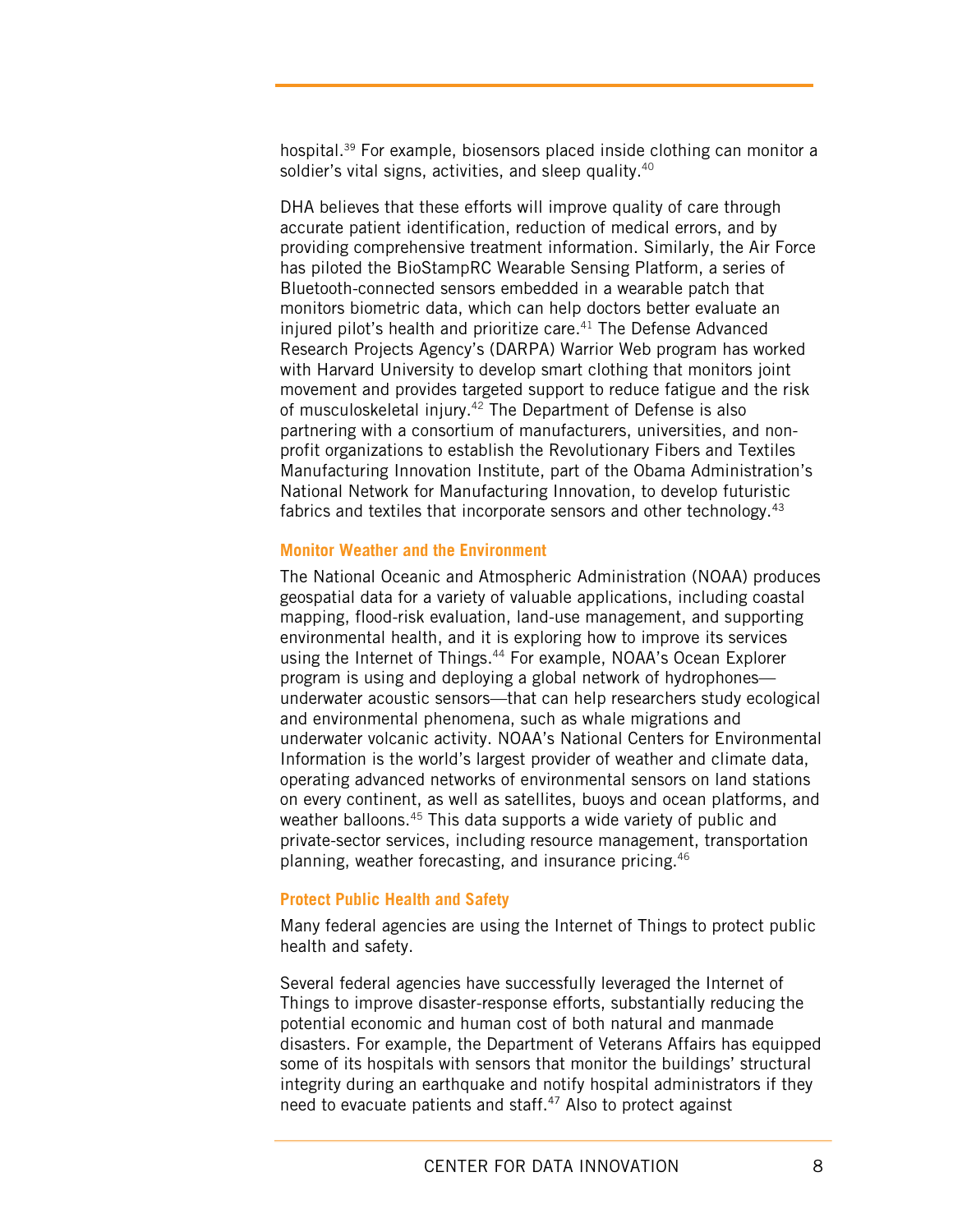earthquakes, the U.S. Geological Survey (USGS) has deployed a functioning prototype of ShakeAlert, an early warning system for earthquakes that relies on hundreds of sensors spaced 6-12 miles apart that report earthquake activity to a control center in real time.<sup>48</sup> When ShakeAlert detects the initial shock of an earthquake, USGS can then issue warnings up to several minutes before the more destructive, slower-traveling earthquake waves arrive.<sup>49</sup>

The Department of Homeland Security (DHS) runs several research and development projects that are exploring how the Internet of Things can provide solutions to the agency's operational needs.50 For example, the Next Generation First Responder program, launched in January 2015, includes 40 projects working to develop connected technologies that protect emergency responders, reduce response time, and improve decision making.51 One technology that DHS is piloting for first responders is clothing embedded with sensors that collect first responders' vital signs and transmits them to headquarters to improve situational awareness during emergencies.<sup>52</sup>

Also, the Centers for Disease Control and Prevention (CDC) is developing a pilot project to research what existing and emerging technologies, including the Internet of Things, are available for monitoring underground mining environments to safeguard miners' health.<sup>53</sup> Additionally, the Federal Emergency Management Agency (FEMA) is exploring ways it can use data from Internet of Things devices, such as fitness monitors, home appliances, smart smoke detectors, and security cameras, to gain insights and provide assistance during disasters.54 Emergency managers want to be able to use data from these private networks of sensors to help during emergencies.<sup>55</sup>

NASA has developed several methods to use imaging and thermal sensors on its Earth observation satellites to predict, detect, and track wildfires.<sup>56</sup> For example, lightning imaging sensors aboard the Tropical Rainfall Measuring Mission can detect 90 percent of lightning strikes in the world, which can help researchers identify which areas might be prone to wildfire outbreaks; the Geostationary Operational Environmental Satellites provide continuous coverage of the northern hemisphere and transmit images and infrared scans that can reveal small wildfires every 15-30 minutes.57 In 2003, NASA developed software that links these efforts—when one satellite detects a potential fire as it passes over a particular location, it can automatically direct a different satellite with more sensors to observe that area to collect additional data, confirm if it is actually a fire, and notify ground controllers.<sup>58</sup> And in partnership with NASA, the Forest Service operates the Active Fire Mapping Program, which combines satellite and sensor data to provide firefighting authorities with near real-time maps of wildfires across the United States and Canada.<sup>59</sup>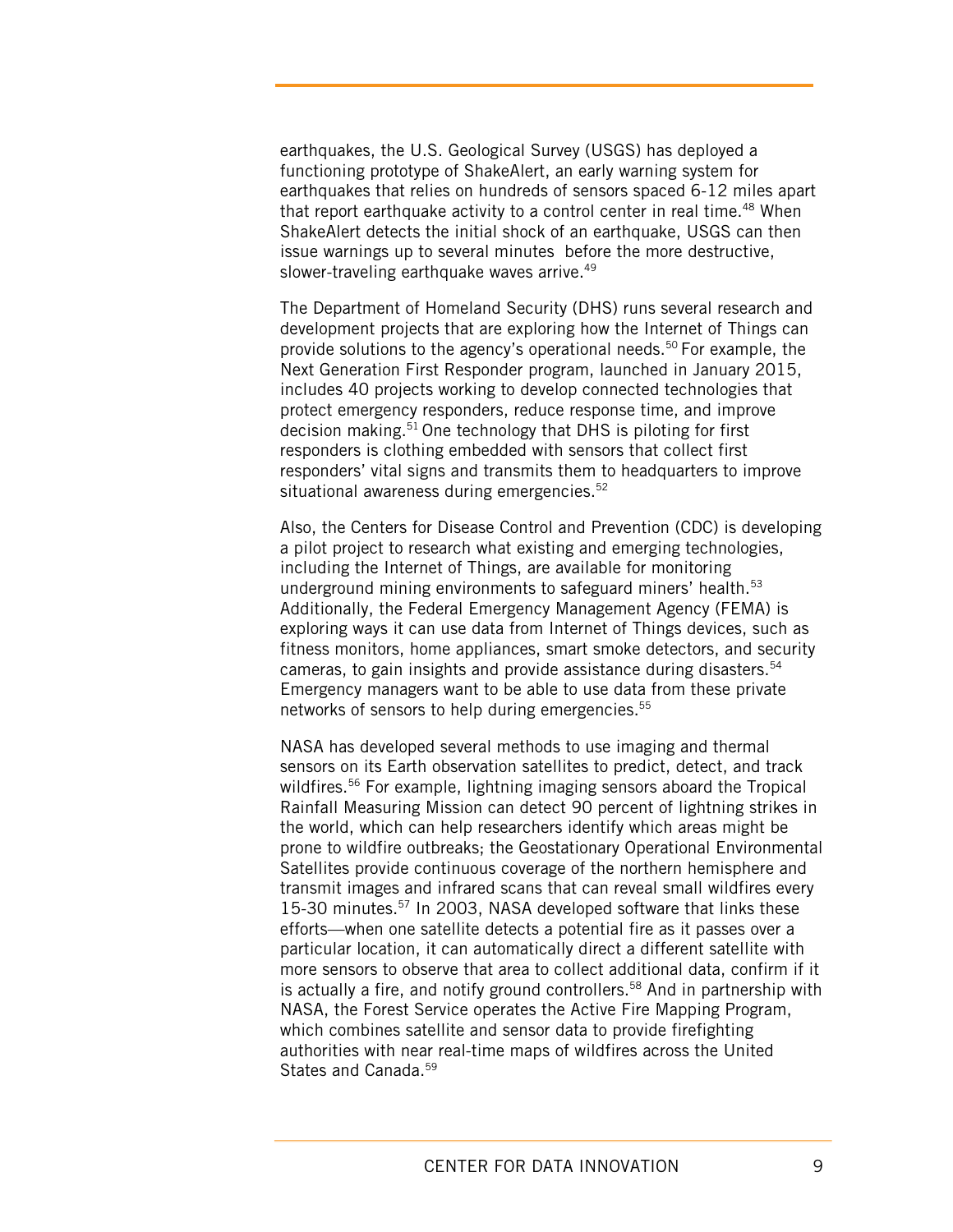The Environmental Protection Agency (EPA) uses the Internet of Things to protect against other kinds of dangerous environmental hazards. For example, EPA's Air Quality System aggregates air pollution data collected by EPA, state, local, and tribal air pollution sensors. And EPA's NEUBrew program measures solar radiation with ultraviolet ray and ozone sensors at six stations across the country. EPA has also developed the Remote Sensing Information Gateway (RSIG) as a portal to access these and other environmental sensor networks throughout the federal government.<sup>60</sup> Similarly, in 2008 the U.S. Department of State started using air-quality-detection systems in its five missions in China to detect air pollution concentration and automatically send out notices to U.S. citizens in the region via smart phone apps and social media. $61$ As a result of the success of the program, the U.S. Department of State has partnered with the EPA to replicate the program in other missions in areas like Mongolia, Vietnam, Kosovo, Indonesia and India, posting the data online on the EPA's AirNow website.<sup>62</sup>

# **CHALLENGES**

Although there are a number of important examples that show the federal government is beginning to use the Internet of Things, overall adoption remains limited. There are a number of challenges that are holding back broader adoption of the technology, including: lack of strategic vision and leadership; lack of skills; lack of funding; inadequate procurement policies; and an unwillingness to take on the associated risk.

# **LACK OF STRATEGIC LEADERSHIP**

One challenge limiting federal government adoption of the Internet of Things is the lack of a comprehensive vision for how to use the technology across federal agencies. The U.S. government does not have a strategic plan for how it will adopt and deploy the Internet of Things across federal agencies, and individual agencies are unprepared for how they will leverage the technology internally. In 2015, the Brookings Institute reviewed the strategic plans of all federal agencies and found that none so much as mentioned the Internet of Things.<sup>63</sup> As of May 2016, we still could not find a federal agency that addresses how it will use the Internet of Things in its strategic plan.<sup>64</sup>

While some federal agencies are pushing forward on IoT projects, many senior government IT leaders, including some chief information officers (CIOs), lack a complete understanding both of the technology and its potential benefits. This lack of support from senior government officials has permeated throughout the federal government, perpetuating a general lack of awareness and enthusiasm when it comes to the Internet of Things. Past surveys of federal agencies reinforce this point. One 2014 survey of federal employees found that only 9 percent thought their agency was actively exploring or using the Internet of Things, and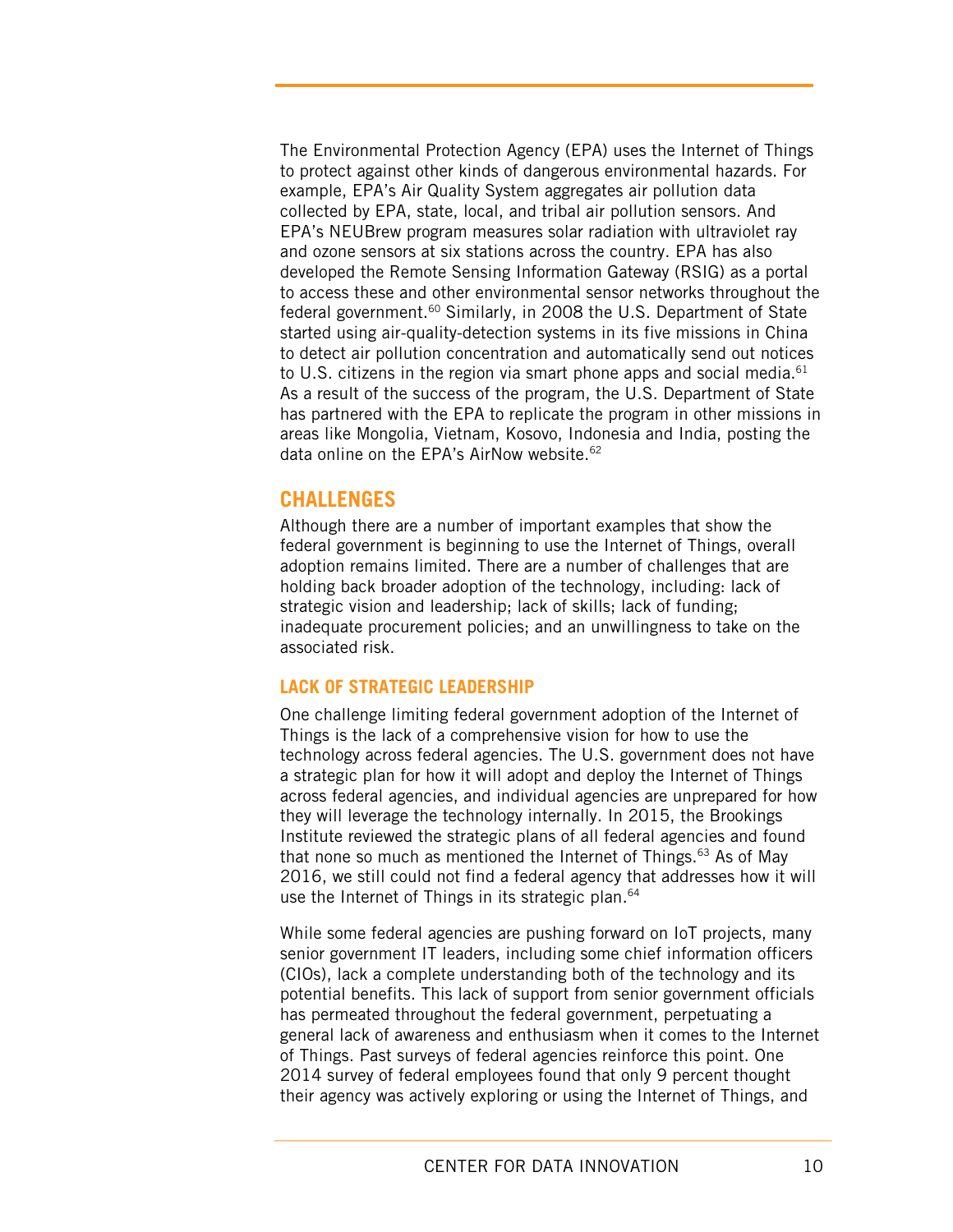only 14 percent said their agency would be using the technology in some way in the next three years.<sup>65</sup> In another survey, conducted in 2016 with 464 senior federal employees familiar with information security, 20 percent of respondents said that their agency was leveraging or moving to leverage the Internet of Things.<sup>66</sup> Surprisingly, this figure represents a 10 percent drop from the same survey conducted two years earlier.<sup>67</sup>

This lack of strategic vision hinders adoption of the Internet of Things within agencies. Project managers who wish to use the Internet of Things for a particular project may find that their own IT departments are unable or unwilling to provide the backend IT infrastructure needed to collect, store, and analyze new streams of data. Fragmented authority means that while a particular project may have the funding and support for the necessary hardware components, project managers have to work separately to get buy-in from the agency's IT department to run the software components.<sup>68</sup> As a result, office managers in federal agencies cannot even buy a "smart" coffee maker for the breakroom without getting their IT departments involved. It is no surprise that agencies will tend to default to "dumb."

**When office managers in federal agencies cannot even buy a "smart" coffee maker for the breakroom without getting their IT departments involved, it is no surprise that agencies will tend to default to "dumb."** 

## **LACK OF SKILLS**

The federal government will not be able to adopt the Internet of Things if it does not have access to the necessary technical skills to make use of the data generated by these systems. Unfortunately, there is a shortage of IT workers in the United States, especially of those skilled at working with data. By 2018, the United States will face a shortage of up to 190,000 workers well-educated in data science and 1.5 million managers and analysts able to use data to make better decisions.<sup>69</sup> A survey of 497 businesses in the China, France, Germany, India, the United Kingdom, and the United States found that this shortage of skilled data workers is a global concern, with only one-third of companies reporting they have the human capital necessary to effectively use new data.<sup>70</sup> While the talent shortage is not limited to the federal government, the public sector will likely feel the impact of this skills shortage more severely than the private sector because executives at federal agencies report that they have difficult recruiting and retaining the highest quality employees and even more difficulty terminating those employees who perform badly.<sup>71</sup> As demand for skills related to data and the Internet of Things continue to grow, the private sector will be able to offer more competitive salaries, while federal agencies may struggle to attract comparable talent. The Federal Chief Information Officers (CIO) Council has recognized this challenge and it has begun to study how best to hire and retain the federal IT workforce.72

Our interviews with public and private-sector IT leaders suggest that these workforce issues will likely impact adoption of the Internet of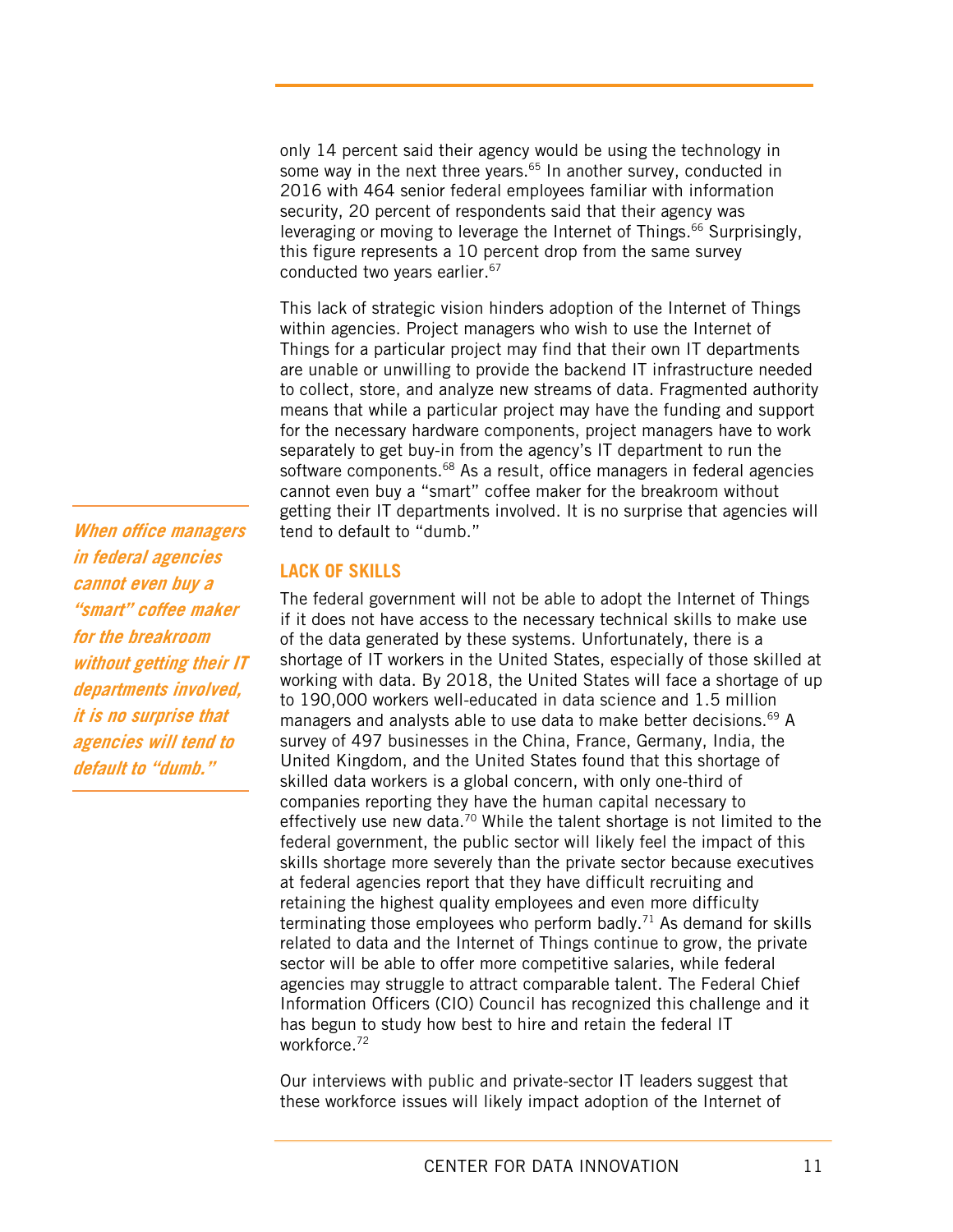Things. The majority of respondents thought that the federal workforce lacked the necessary skills to adopt and deploy IoT solutions.<sup>73</sup> In addition, many agencies lack the senior-level leaders needed to take full advantage of the data that they collect now or to lay the groundwork for future data collection. Chief data officers are responsible for establishing an organization's data management strategy, ensuring effective use of information assets, and creating the technical architecture necessary to make use of data. However, only 8 federal agencies—the Departments of Agriculture, Commerce, Health and Human Services, Homeland Security, and Transportation, as well as the General Services Administration, Nuclear Regulatory Commission and the U.S. Agency for International Development—employ a full time Chief Data Officer.<sup>74</sup> Thus many agencies are not likely to have the capacity in the future to adopt IoT technologies that will generate substantial amount of data.

A prerequisite to an agency having the technical capacity to handle new sources of data is a mature data-management strategy.

#### **LACK OF FUNDING**

Federal agencies generally lack the necessary funding to adopt and deploy IoT solutions, even if these solutions have a positive return on investment.75 This reflects a broader problem of insufficient funds available for IT projects. In 2015, the federal budget for IT investments was approximately \$87 billion, and it is expected to grow to \$89.9 billion by 2017.<sup>76</sup> But the growth rate of federal IT budgets has dramatically decreased over the last few years. From 2001 to 2009, the annual rate of growth in IT spending was 7.1 percent, but it shrunk to remain at 1.8 percent annually since 2009.77

Much of the federal spending on the Internet of Things is through the defense budget.78 In 2015, federal spending on sensors and other connected devices to collect data totaled \$4.1 billion, with \$1.6 billion of this spent on sensors. Of the spending on sensors, defense agencies accounted for 88 percent of the total. Most of these contracts are with the U.S. Army and U.S. Navy which spent \$779 million and \$653 million, respectively, between 2011 and 2015 on sensors for surveillance and situational awareness to protect soldiers and supply chains.

Federal modernization efforts have also lagged, contributing to slower adoption of new and innovative technologies. Much of federal IT infrastructure is aging or out of date, and approximately 75 percent of the 2015 federal IT budget was spent to operate and maintain older systems, according to the U.S. Government Accountability Office.<sup>79</sup> While certain programs, such as the Federal Cloud Computing Strategy, have led to more efficient use of these funds, additional funding is necessary to modernize IT systems. To address this challenge, President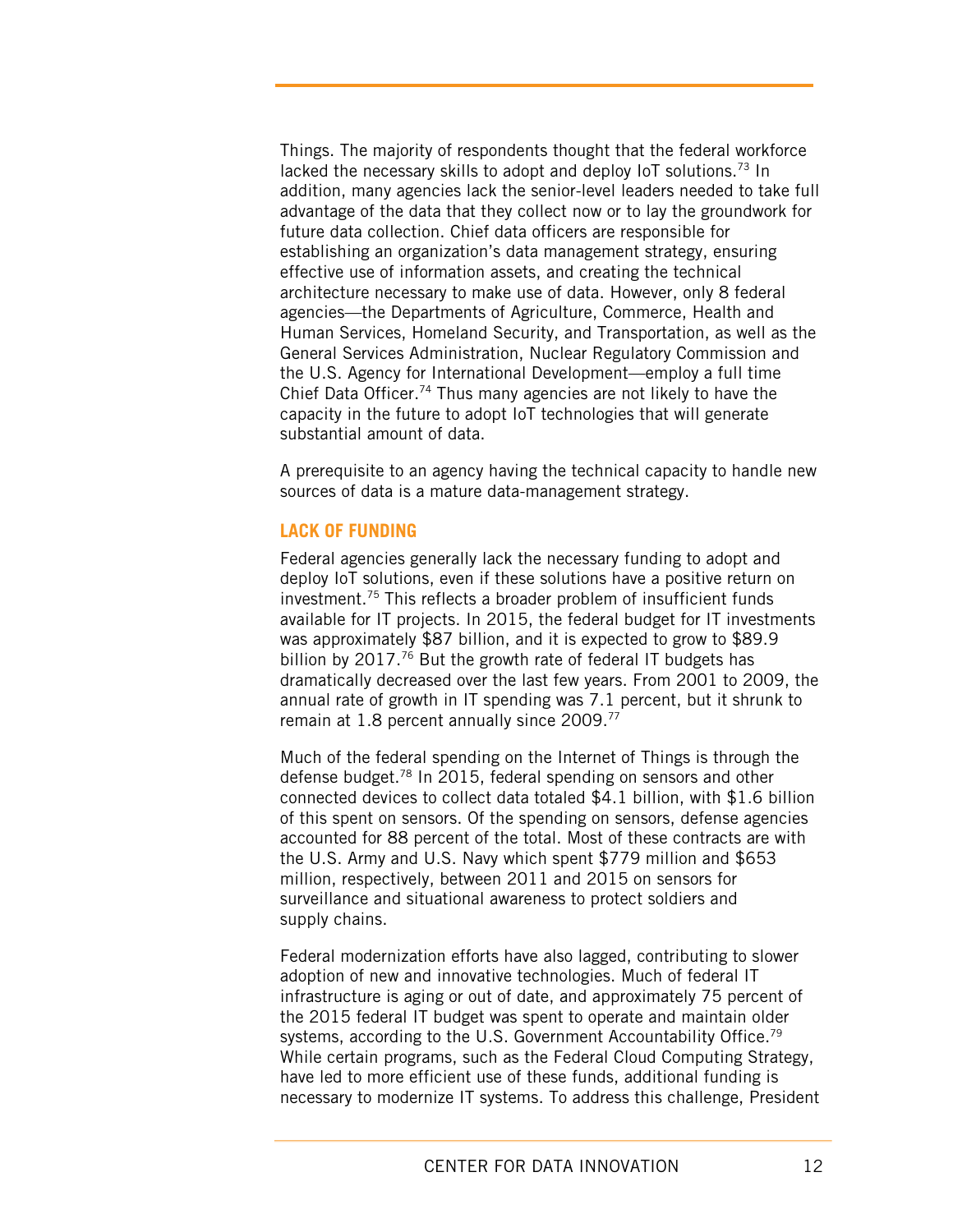Barack Obama has requested a \$3.1 billion IT modernization fund from Congress to give agencies the funds to improve or retire outdated IT systems.<sup>80</sup> In the meantime, OMB has begun efforts to promote the adoption of newer systems to replace legacy ones. $81$  Unfortunately, since these legacy systems do not involve the Internet of Things, these efforts will likely have little impact on adoption.

## **INADEQUATE PROCUREMENT POLICIES**

Another challenge facing federal adoption and deployment of the Internet of Things is the outdated and burdensome rules and practices governing how federal agencies can purchase technologies. Standard federal procurement practices are designed to purchase tested and mature technologies, not new and promising ones.

First, the federal procurement process makes it difficult to buy and deploy the latest technologies. There are a few methods by which the government can make procurements, including contracts—such as GSA Multiple Award Schedule (MAS) contracts—and open-market acquisition.82 GSA awards MAS contracts, also known as GSA schedule contracts, which allow federal agencies to acquire 11 million commercial goods and services from contractors.<sup>83</sup> Using these contracts, federal agencies establish Blanket Purchase Agreements (BPAs) with contractors to fill repetitive needs for supplies and services. Unless federal IT vendors are able to establish an IoT solution on an existing BPA, federal procurers cannot buy it—except through open market acquisition.84 Open-market acquisition allows agencies to purchase commercial products and services not on any federal contract. However, open-market acquisition is a slower process subject to additional determinations—such as whether a purchase is "fair and reasonable"—before agencies can purchase new goods or services.<sup>85</sup> Furthermore, because it can take six months to a year to update BPAs, by the time the procurement process has resulted in the purchase of a particular product, the next generation of that product has already hit the market. This is especially true with the Internet of Things as the technology is rapidly evolving.

Second, the federal government's procurement habits are rigid, tending to make large capital expenditures on technology rather than purchasing services or technology in flexible and innovative ways. Some federal agencies are trying to address this challenge through new acquisition programs. For example, DHS created the Homeland Security Innovation Programs (HSIP) that uses a more flexible purchasing method than the lengthy traditional procurement process; this more flexible method, known as Other Transaction Solicitation, allows the agency to request ideas and guide research efforts towards areas that benefit the government the most.<sup>86</sup> The first award this program announced was a \$200,000 prize to a California company to help produce "advance" detection capability and security monitoring of networked systems,

**Standard federal procurement practices are designed to purchase tested and mature technologies, not new and promising ones.**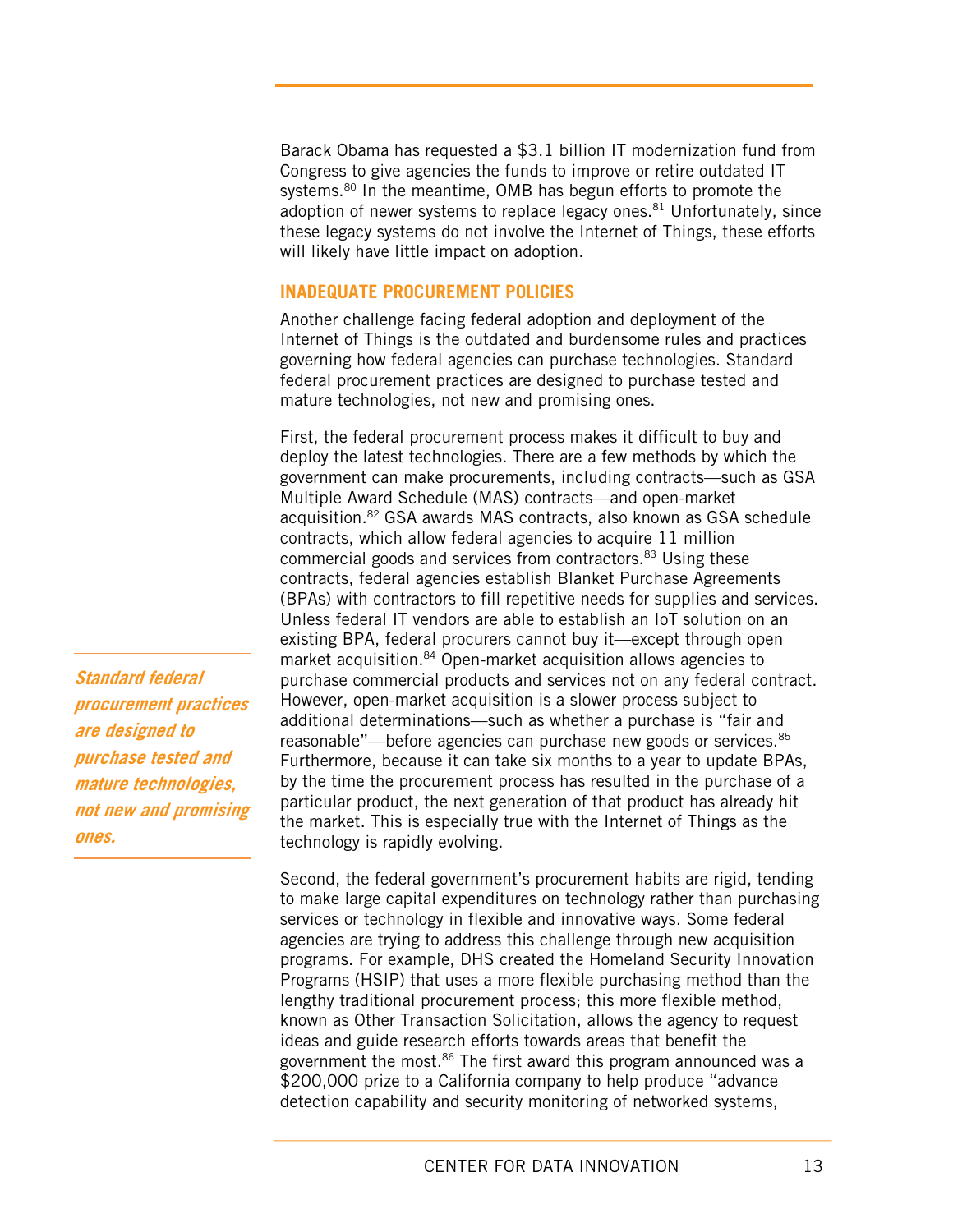collectively known as the Internet of Things."87 The federal government broadly will likely need to use flexible mechanisms such as this to make procurement decisions for innovative IoT products and services.

Finally, the federal IT procurement process is more likely to purchase technology hardware, software, and services rather than issue a contract to achieve specific business outcomes—even if the former is riskier and more expensive. For example, suppose an agency wanted to use smart building technology to increase the energy efficiency of its headquarters. It could purchase the technology to create a sensor network and hire contractors to build and install the hardware, create the infrastructure it needs to operate on, and design and operate the underlying analytics platform. At the end of the day, the federal agency alone would bear the risk of failure, such as if the project did not actually achieve the desired energy efficiency savings. Alternatively, the agency could issue a contract for the specific outcomes it wanted, such as a 10 percent reduction in energy use, and shift much of this risk to the private sector. However, since government agencies are not accustomed to operate in this manner, they tend to avoid this approach.

## **UNWILLINGNESS TO TAKE ON ASSOCIATED RISKS**

Because many uses of the Internet of Things by the federal government are relatively new and untested, federal agencies may be inclined to delay adoption until the technology is more mature and others have tested it. Adopting technology can be risky, and the leaders in federal agencies have little incentive to take on this risk since, unlike in the private sector, there is little payoff for success and a substantial downside to failure.

There are five primary categories of risk associated with the Internet of Things for federal adopters: privacy; security; interoperability; data governance; and return on investment.

#### **Privacy**

One risk federal agencies face is failure to properly protect the privacy of personal data collected through their use of the Internet of Things. The federal government gathers a lot of data about government workers and the public, and government projects that make use of the Internet of Things will necessarily involve collecting more data. The public sector has important responsibilities when it comes to protecting the confidentiality of the information that it collects and shares between different agencies. Without careful consideration of privacy, the government can invite the accusation that it is violating the privacy of the public, creating mistrust and resistance to the adoption of new technology. Some agencies are trying to address potential concerns early on by limiting what information they collect and ensuring that the data collected is stored securely. For example, in 2013 the Federal Communications Commission (FCC) experimented with an open-source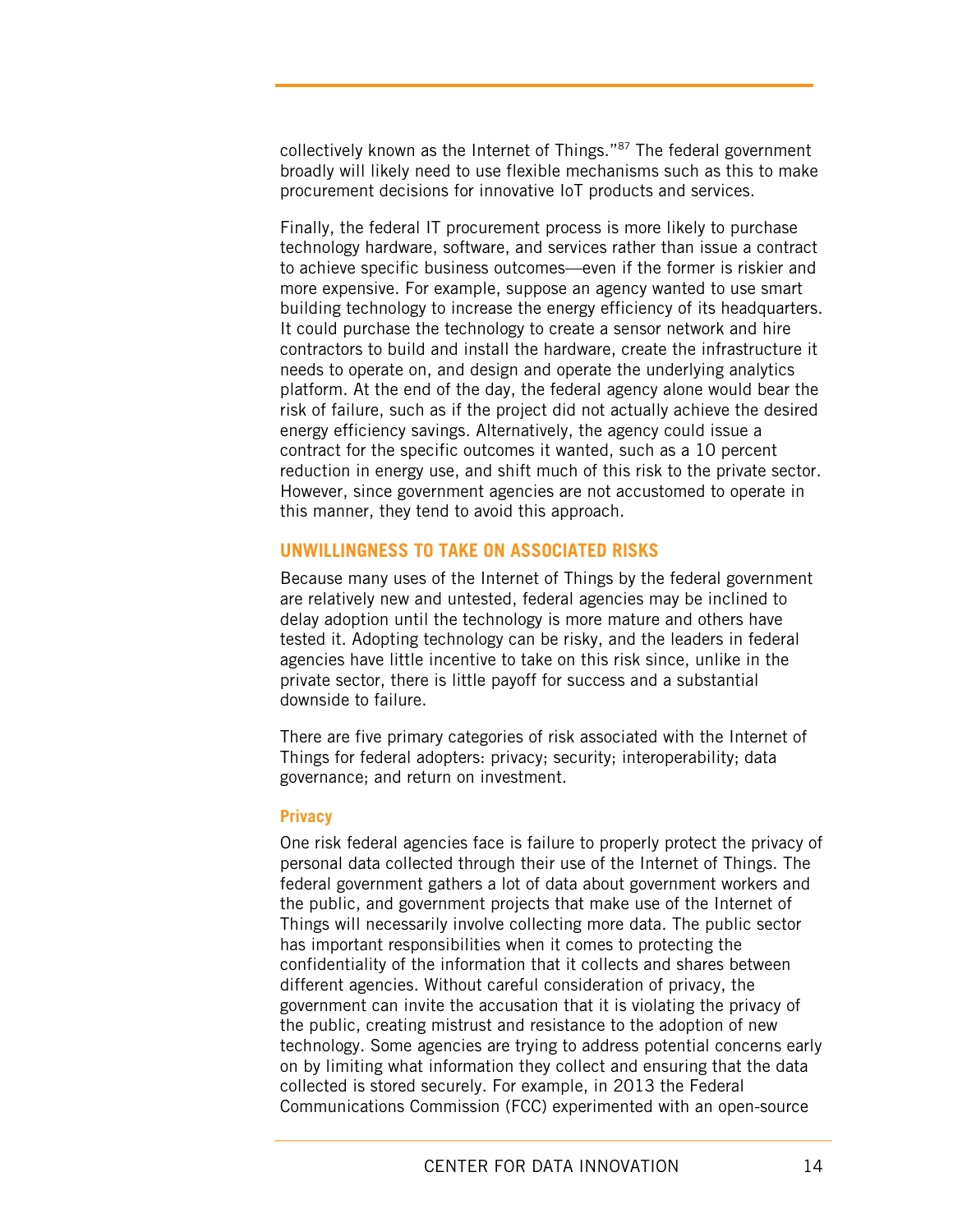mobile app that allowed users to monitor their broadband connection speeds; if they wanted to share that result anonymously, the app would pass the data to the agency to inform evidence-based decisionmaking.<sup>88</sup> To ensure a high degree of user trust, the FCC used strong privacy controls, so that it did not know who the users were or their location within a 5-mile radius.

#### **Security**

Another risk for federal agencies is that they will not properly secure their uses of the Internet of Things. The federal government already struggles with securing its IT systems, suffering a number of high-profile data breaches in the past few years. The Internet of Things represents a new set of technologies that need to be secured.<sup>89</sup> Each new device that is connected to the network could potentially introduce new vulnerabilities. Moreover, connected devices can have a number of properties that make them more useful and convenient, but that also make them a greater security risk. For example, mobile devices may use low-power processors to conserve battery power, which limits the device's ability to perform computationally complex operations, such as encrypting data.

The Internet of Things also has unique security consequences that do not exist in purely digital systems. In particular, industrial control systems, including supervisory control and data acquisition (SCADA) systems, which are used to remotely monitor and manage complex industrial processes such as electric power generation and wastewater treatment, present serious security risks that should be managed properly. Vulnerabilities in these systems can put physical infrastructure itself at risk if the system fails or is sabotaged by attackers. The result can be a disruption of essential services to millions of individuals.<sup>90</sup>

#### **Interoperability**

Interoperability—the ability of different IT systems to communicate, exchange data, and cooperatively use that data—is a necessary component of large-scale IoT deployments, both in the public and private sector. Interoperability requires not only that systems be networked together, but that data from each system be interoperable. Without interoperability, the federal government cannot fully use the information it gathers from sources like the Internet of Things.

#### **Data Governance**

Similarly, the federal government needs to be able to store, process, and analyze the data it collects in order to gain value from it. $91$ Unfortunately, most federal agencies are ill-equipped to process and analyze the new streams of data that would result from IoT adoption. As a result, some federal IT leaders may even see collecting large amounts of data from the Internet of Things to be a liability, because if they do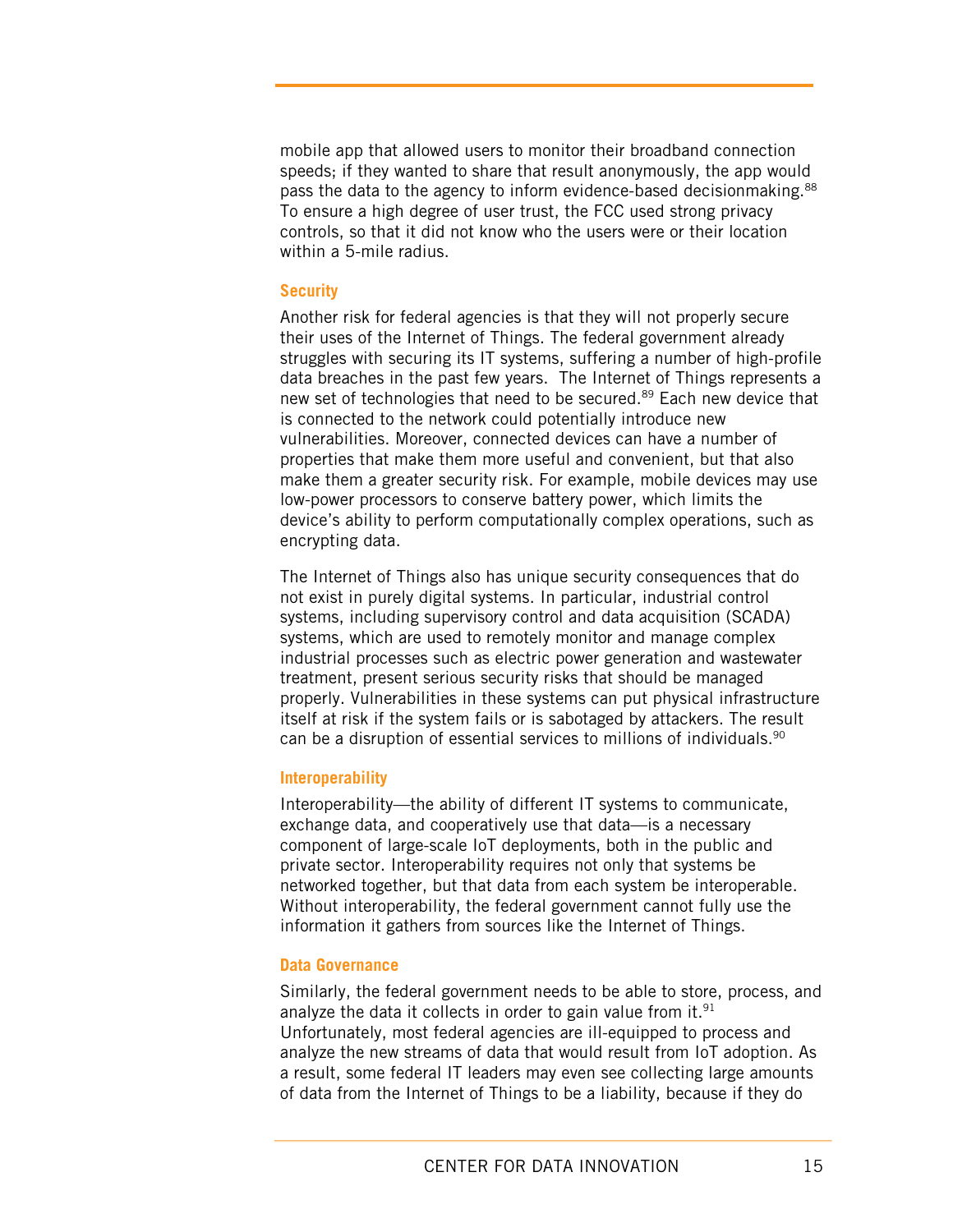not know how to put this data to good use and manage it responsibly, they may be found at fault for not acting on this information in the event of an emergency. 92

#### **Return on Investment**

Another uncertainty that affects public-sector deployment of the Internet of Things is a lack of understanding of the costs and benefits of the technology. In many cases, the return on investment (ROI) for the Internet of Things has simply not been fully explored, making many federal IT decisionmakers hesitant to adopt the technology. This is generally because the technology has not had a chance to mature, and there are relatively few federal-use cases to demonstrate its value. Those that do exist, such as smart metering and connected buildings, have demonstrated their ROI potential and are more likely to be adopted by federal agencies.

Another factor contributing to the uncertainty around ROI is scale. Due to the smaller scale, ROI is easier to demonstrate in state and local government applications of the Internet of Things. For example, it is easier to launch a public smart-meter pilot in a single city and to monitor its impact, than it is to roll out that same program throughout the country.

# **RECOMMENDATIONS**

Federal adoption of the Internet of Things can improve the efficiency and effectiveness of federal agencies, spur commercial innovation in related products and services, lower the costs for this emerging technology, and promote stronger security features for smart devices. Moreover, by being a lead adopter of the Internet of Things, the federal government can drive broader adoption of Internet of Things in the U.S. economy, thereby boosting U.S. competitiveness.<sup>93</sup> As such, the federal government should take a number of steps to overcome the broad array of challenges facing federal government adoption of the Internet of Things. In addition, there are a number of important steps the federal government should take to support the development of the technology as a whole, which will lead to both public and private sector benefits.

# **HOW TO IMPROVE FEDERAL GOVERNMENT USE OF THE INTERNET OF THINGS**

Many of the challenges limiting the federal government's use of the Internet of Things would be greatly diminished with better guidance and management. However, considering that one of the biggest barriers to IoT adoption in the federal government is a general lack of in-depth knowledge about the technology, federal agency leaders must first improve their own understanding of how they can use the technology. There are several key steps the federal government should take to address this challenge.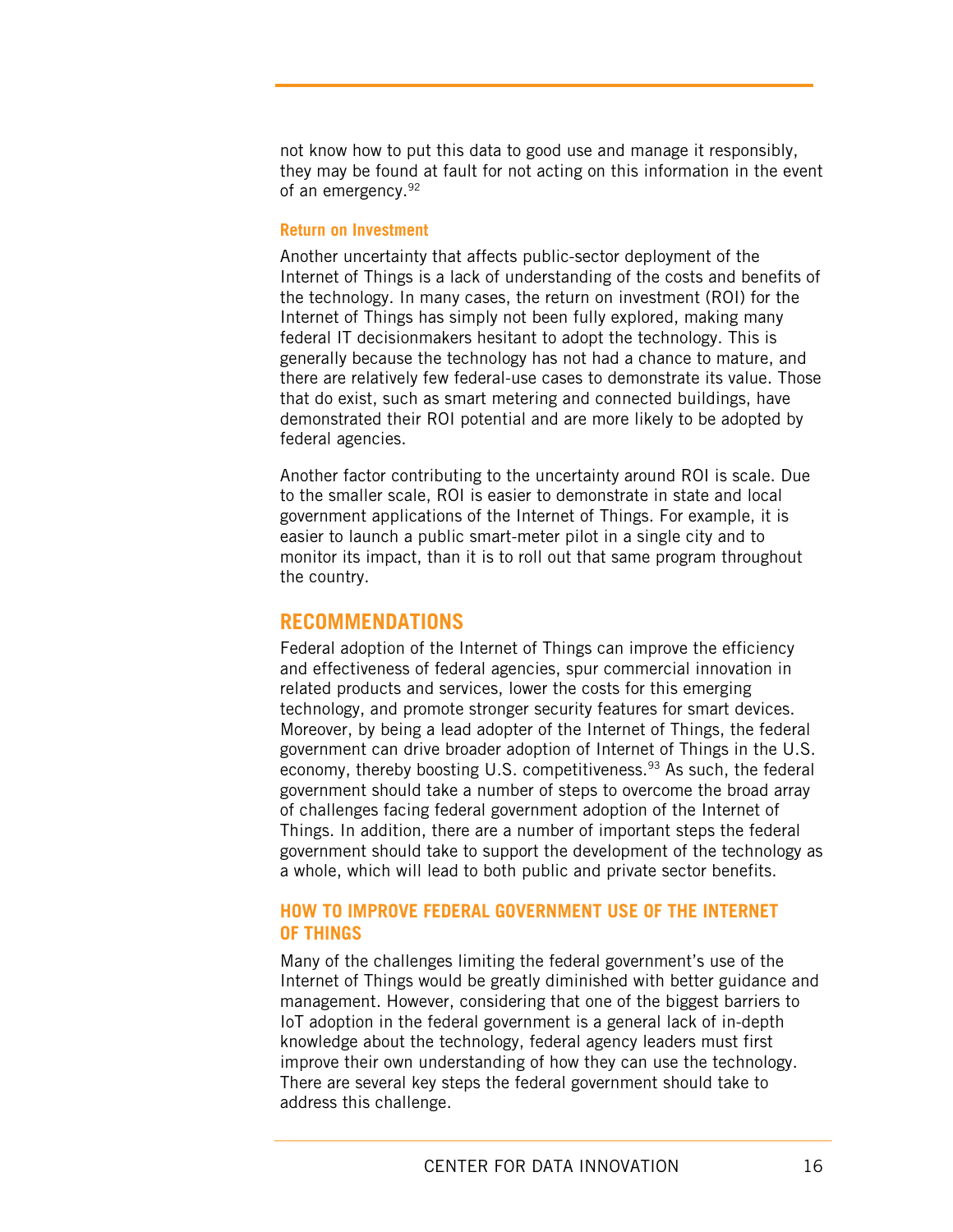First, the Federal Chief Information Officers Council should establish an Internet of Things taskforce responsible for providing cross-government leadership on this technology. The IoT taskforce should be charged with educating agency leadership about the technology, fostering collaboration across agencies, and developing and sharing best practices for deploying IoT applications in the federal government. An important part of the Council's work should be to identify how to reform procurement policies so that agencies can purchase IoT solutions more easily and with less delay. As successful adoption of the Internet of Things will also require a workforce equipped with the skills necessary to deploy connected technologies, ensure interoperability, and work with data generated by IoT applications, the IoT taskforce should also work with the Council's Workforce committee and the Office of Management and Budget to develop data skills training programs for federal employees.

Second, each major federal agency should develop its own action plan for how it will use the Internet of Things to both cut costs and improve the quality of its services. Agency action plans should focus on making "smart" the default for government operations, such as by requiring the use of connected technologies for customs inspections, integrating smart technologies into government-subsidized housing and agency buildings; and embedding sensor networks into infrastructure as part of modernization efforts.<sup>94</sup> These action plans should not only identify opportunities to use the Internet of Things, but also address any unique obstacles the agency faces to adopting and using the technology. In addition, IoT action plans should explain how agencies plan to realign their operations around the new opportunities presented by the Internet of Things and the data these technologies generate.

Importantly, agency IoT action plans should include strategies to reduce the risk and uncertainty of the Internet of Things, both of which substantially limit the federal government's willingness to adopt the technology. There are several promising ways agencies could approach this problem. Agencies should launch pilot projects to test various IoT use-cases that support low-risk, high-value, and mission-oriented projects that are relatively easy to implement and analyze. Once each pilot program has been implemented, the federal agency conducting the experiment should do cost-benefit analysis to establish the project's benefits and whether it can be rolled out in other areas. This information should be made public so that other agencies can evaluate whether they can adopt it as well. Projects in the near term may include, but are not limited to, smart-building applications, fleet tracking and asset management, managing commodities in intelligent ways, and automating routine or back-office processes to get more staff out into the field. By pursuing a multitude of IoT pilot projects, agencies can quickly identify the most valuable and beneficial ones for rapid scale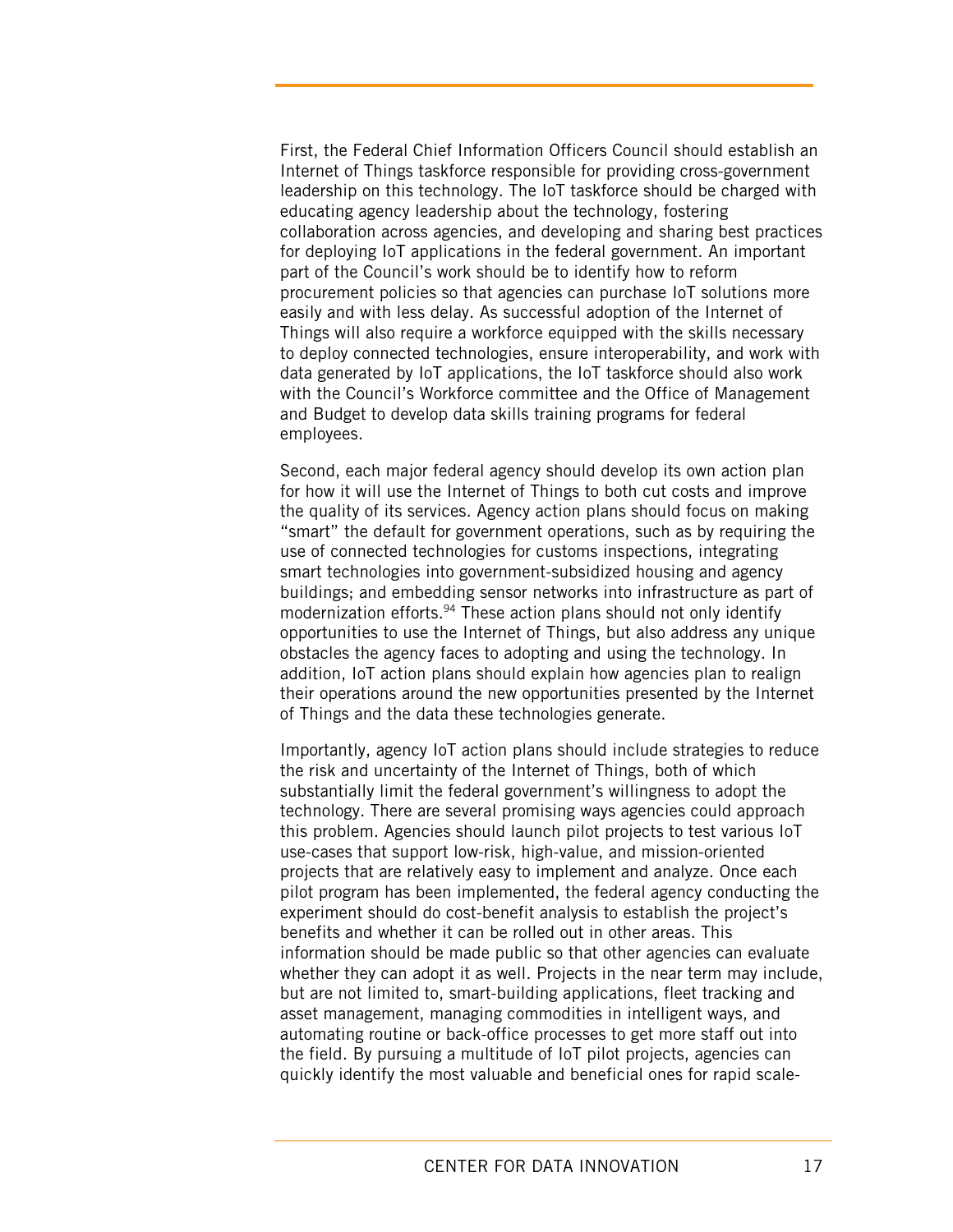up. These lessons learned can quickly be shared across federal agencies through the proposed Federal CIO Council's IoT Task Force.

Agency action plans should also identify and pursue opportunities to use the Internet of Things to improve workplace accessibility. The federal government, which at the end of FY2014 employed 247,000 people with disabilities, has long been a leader in providing workplace accommodations for people with disabilities; IoT offers considerable potential to make federal agencies more accessible to these workers.<sup>95</sup> For example, Bluetooth beacon technology dispersed throughout a building can provide audio cues via a smartphone app to help people with vision impairments navigate physical spaces or provide contextual information.96

The federal government should also establish a process similar to the Federal Risk and Authorization Management Program (FedRAMP), designed to facilitate federal agency cloud adoption, to expedite federal agency adoption of the Internet of Things. FedRAMP certifies cloud products and services based on standardized security assessments, saving federal agencies substantial amounts of time and money by reducing the need for them to carry out their own assessments. It also provides a clear signal to private-sector vendors about federal security requirements.97 A FedRAMP-style program designed for the Internet of Things could offer similar security assessments, as well as address other risk factors limiting IoT adoption, including privacy and interoperability issues.

Third, every major federal agency that has not done so already should employ a chief data officer that works in tandem with the agency chief information officer to inject valuable data expertise into agency decisionmaking about how to use the Internet of Things. Agencies that do not have the technical infrastructure to manage massive amounts of data are going to be unable to adopt the Internet of Things. The fact that so few agencies have chief data officers undoubtedly contributes to the slow adoption rates, risk of non-interoperable systems, and other impediments to the federal government's use of the Internet of Things.<sup>98</sup> By creating a leadership position specifically focused on data use and management, federal agencies could increase their ability to understand how the Internet of Things can help mission delivery and substantially improve policies and practices governing how agencies procure, deploy, and use IoT technologies.

Fourth, GSA should establish an "IoT Corps"—a team of government employees who can be assigned to work on high-impact IoT projects at federal agencies. The goal of the IoT Corps would be to develop a strong federal workforce with the skills needed to deploy the Internet of Things, without locking these employees into working at a particular agency. Instead, members of the IoT Corps could rotate to new assignments every couple of years based on new projects, agency needs, and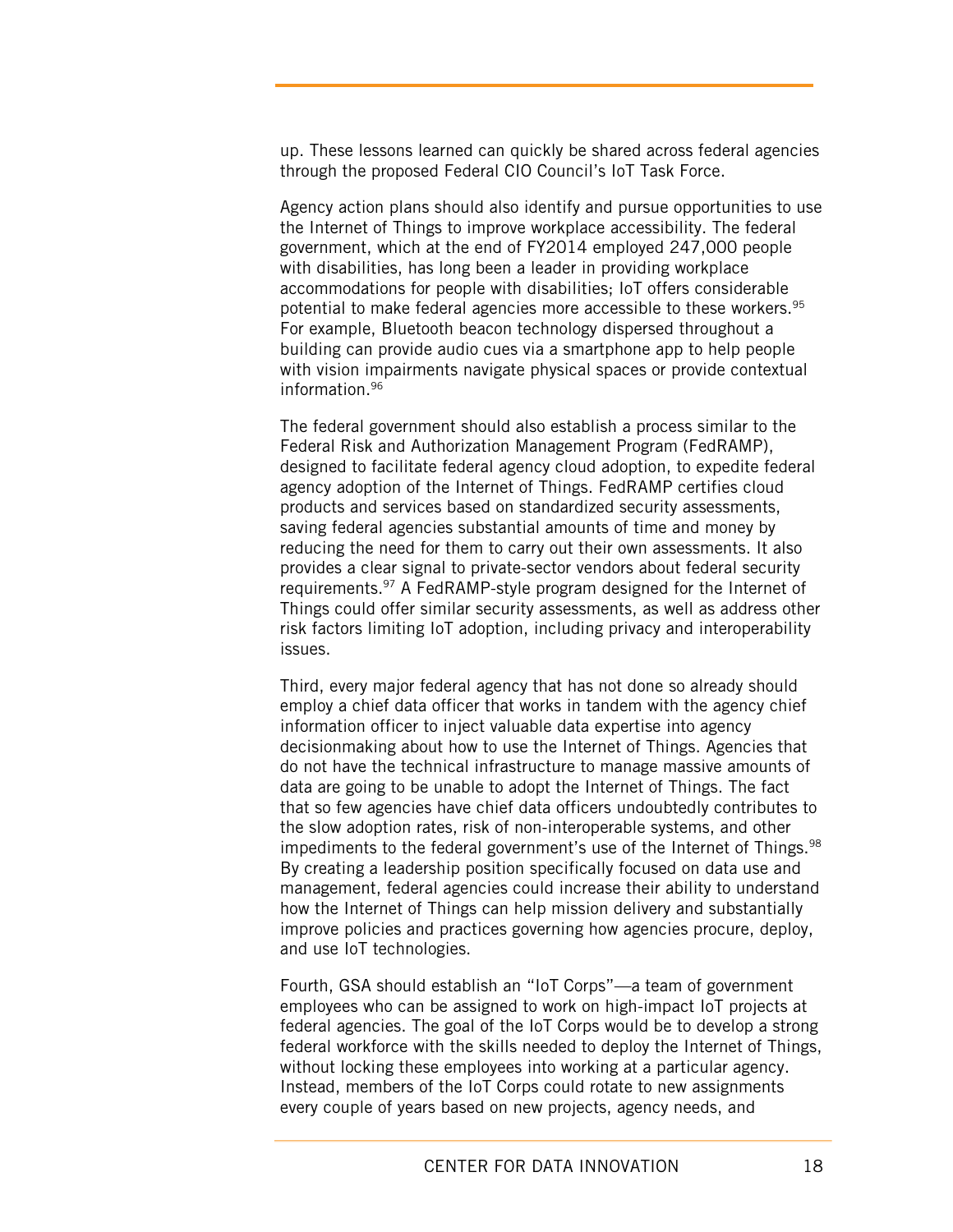available funding. This model of government service would build off some of the successful aspects of 18F and the U.S. Digital Service.

## **HOW FEDERAL AGENCIES SHOULD SUPPORT THE DEVELOPMENT OF THE INTERNET OF THINGS**

There are several challenges facing the growth of the Internet of Things as a whole that the private sector alone cannot solve; by addressing these challenges the federal government will create substantial secondary benefits with regard to its own use of the Internet of Things. As noted previously, by becoming an early adopter of the Internet of Things, the federal government can promote broader adoption of the Internet of Things throughout the economy. Thus, federal agencies should consider more than how they alone will use the Internet of Things.

Federal agencies should fund and support large-scale state and municipal pilot projects that focus on scalable and replicable IoT applications. If a city has the opportunity to receive federal assistance to experiment with the Internet of Things, not only would it be more likely to carry out such projects, but other cities would then be able to look to these efforts to learn best practices and replicate their successes. This would also have the added benefit of signaling to the private sector that there will be a viable market for these technologies, encouraging firms to scale up production and thus lowering costs. By making strong security practices a pre-requisite for participation in these projects, the government can also push the private sector to invest more in security for the Internet of Things.

Federal agencies should prioritize funding for projects with high social or economic impact, such as those that address expensive chronic health issues, as well as those with the potential to scale nationally. Many of these projects will have value to certain federal agencies. For example, military bases—which function like small cities, operating independently with residences, hospitals, police stations, and grocery stores—are looking to use proven IoT solutions that result from DOT's Smart Cities Challenge to improve their energy efficiency and reduce costs.99 Just as federal agencies should carry out their own pilot projects to reduce the risk associated with the Internet of Things, encouraging state and local governments to do the same will have a similarly beneficial effect.

Though interoperability is an immediate concern for the federal government's own use of IoT, it is also a concern for a much broader group of stakeholders, particularly private firms. Though industry should lead standards development, the federal government should use its ability to bring together disparate market players, local governments, standards bodies, and other groups to encourage the adoption of common standards and promote interoperability where needed.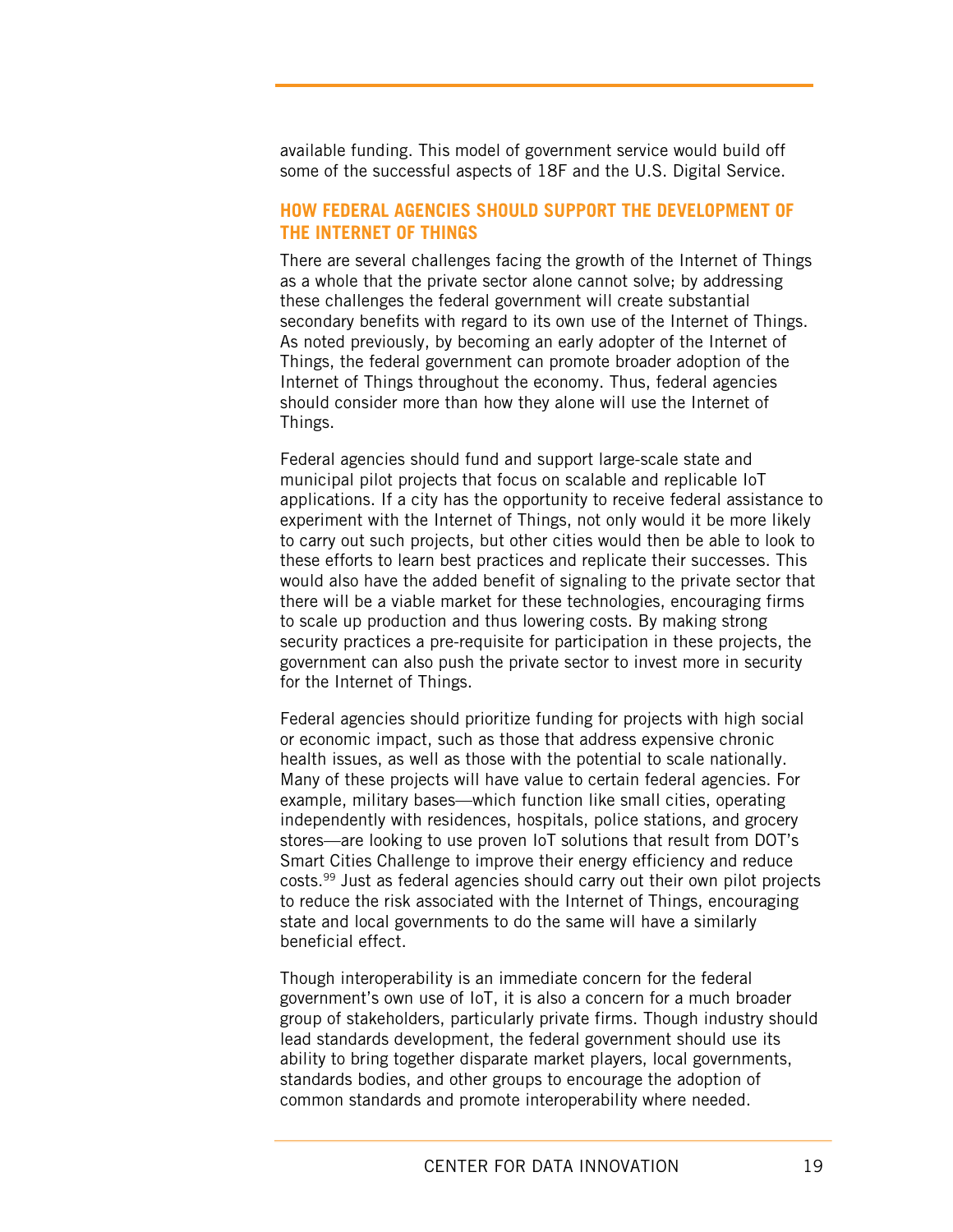Similarly, federal agencies should engage with the private sector to encourage the development of industry-led voluntary standards and best practices around issues such as privacy and cybersecurity, as well as seek opportunities to promote international collaboration on industryled, consensus-based standards adoption. The federal government should also push back against other countries' efforts to implement nation-specific standards for connected technologies or limit how data from these devices can flow across borders.<sup>100</sup>

While federal agencies have been slow to adopt IoT technologies, a number of them have already established R&D projects and devoted a considerable amount of research funding for the Internet of Things. The federal government should encourage these efforts, focusing on key underlying technological challenges of the Internet of Things, such as improving cybersecurity and developing low-cost battery technologies. For example, the National Science Foundation could establish one or more Engineering Research Centers focused on particular applications of the Internet of Things. These efforts would benefit all market players and support the development of new IoT applications, including public sector ones.

Another promising method of funding R&D initiatives that generate significant value is a government-backed venture capital program targeted specifically for firms developing innovative IoT applications. For example, the Central Intelligence Agency's venture capital arm In-Q-Tel invests in companies developing cutting-edge technologies that can enhance the capability of federal intelligence agencies, many of which have also generated significant private-sector value, such as touchscreen technology used in many consumer smartphones and the satellite imaging technology that went on to become Google Earth.<sup>101</sup> A similar venture capital project could accelerate the development and commercialization of federal IoT applications.

Finally, while federal agencies have taken several steps to examine the spectrum needs of IoT and free up additional spectrum, they should remain vigilant about monitoring spectrum availability as the number of connected devices rapidly increases to avoid any bottlenecks that could lead to device failure.102

## **CONCLUSION**

There are many opportunities for the federal government to use the Internet of Things to make government services better and more efficient. While the federal government has launched a number of projects to use the Internet of Things, overall adoption, especially in non-defense applications, remains low. In addition, federal agencies face a number of challenges to adoption. These findings suggest that federal government adoption of the Internet of Things will likely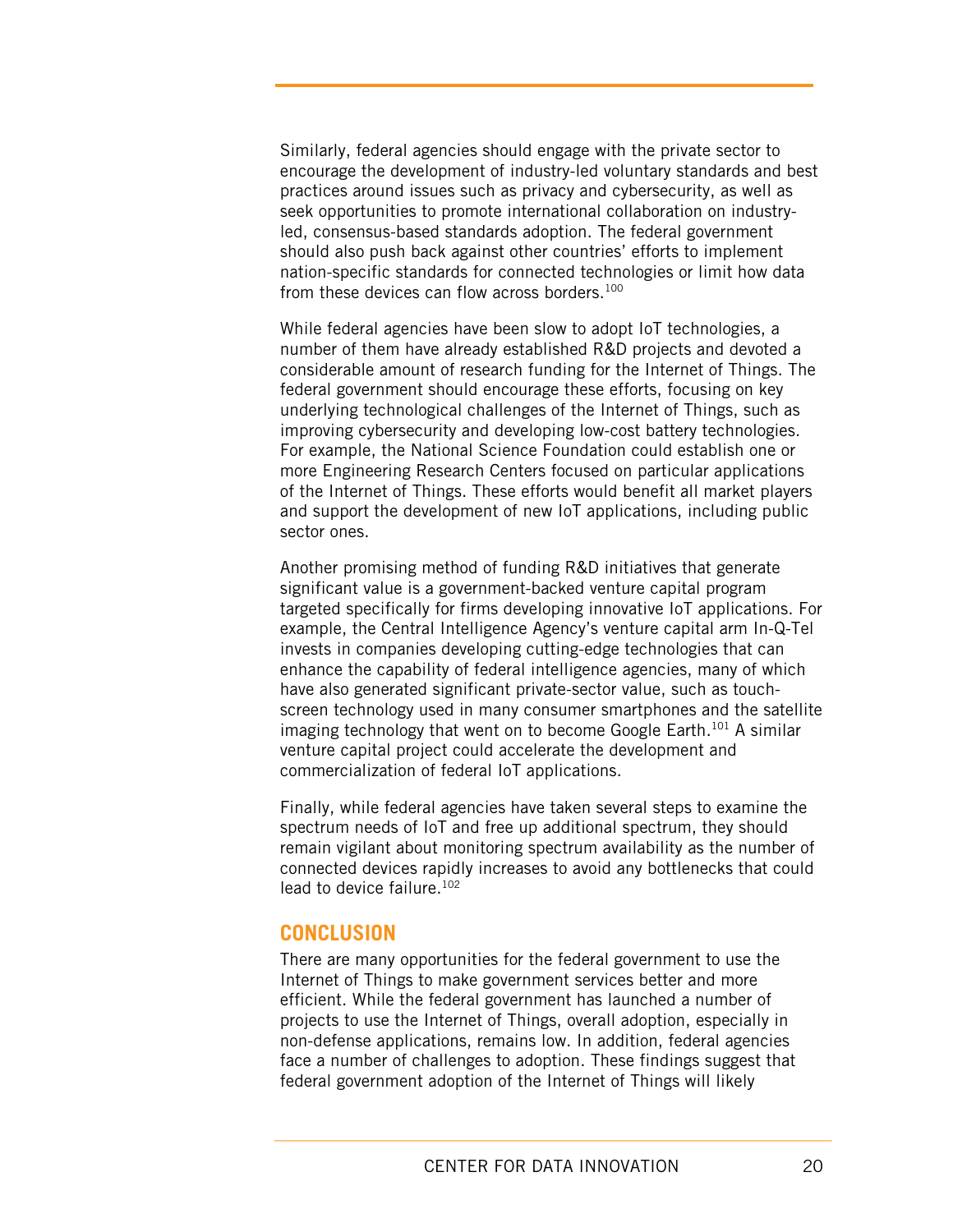continue to lag behind that of the private sector unless changes are made to encourage adoption across federal agencies.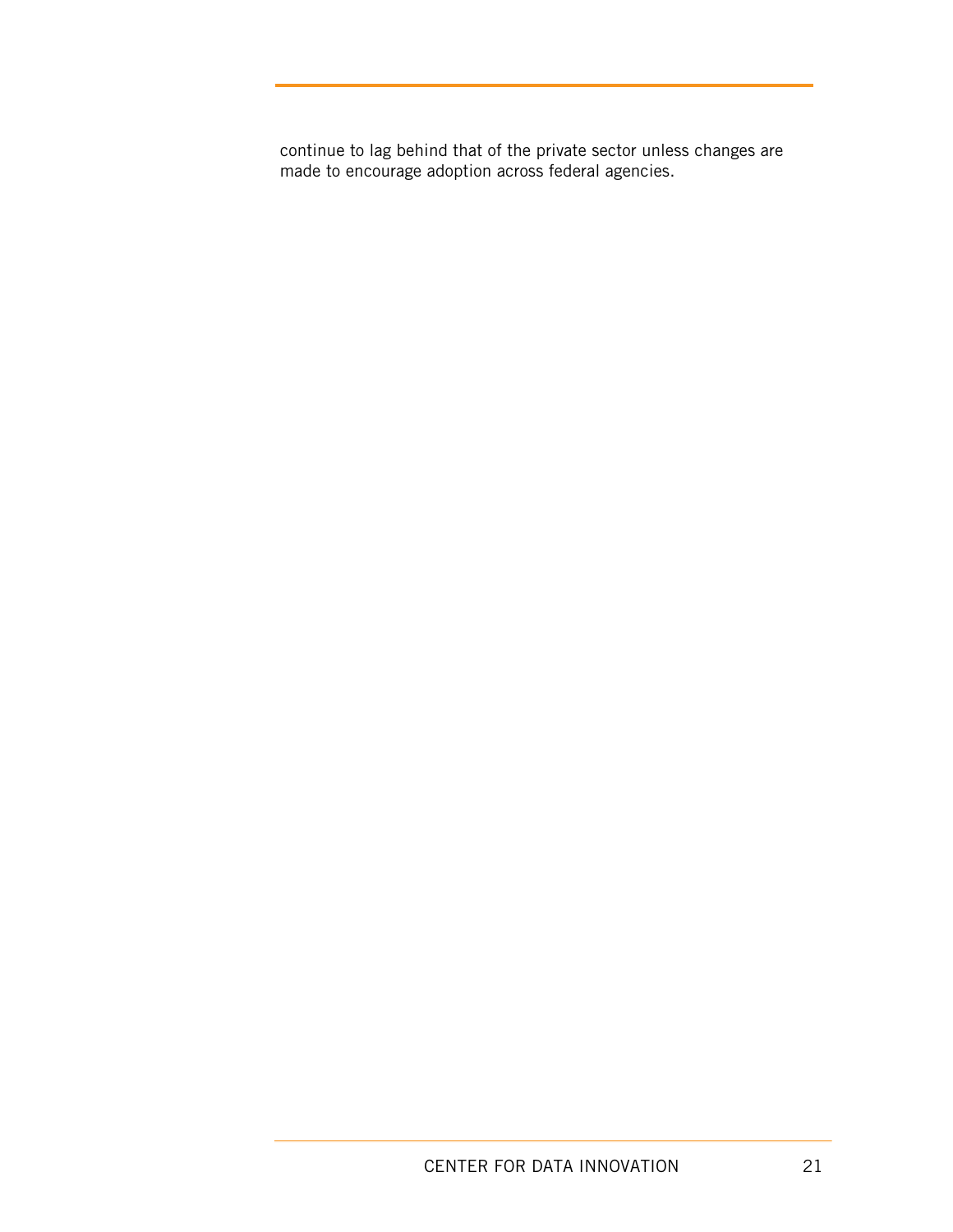# **REFERENCES**

- 1. Interviews conducted by authors with relevant experts in May and June 2016. See methodology section for additional notes.
- 2. "Wew Smart Building Technology to Increase Federal Buildings Energy Efficiency," General Services Administration, news release, May 14, 2012, http://www.gsa.gov/portal/content/135115; "GSA to Increase Energy Efficiency and Reduce Costs in Federal Buildings," General Services Administration, news release, May 17, 2012, http://gsablogs.gsa.gov/gsablog/2012/05/17/gsa-to-increase-energyefficiency-and-reduce-costs-in-federal-buildings/.
- 3. Tom Shircliff and Rob Murchison, "GSA BuildingLink Leverages a Minimum of 1,000 Data Points Per Building," Realcomm, February 21, 2013, http://www.realcomm.com/advisory/571/1/gsa-buildinglinkleverages-a-minimum-of-1000-data-points-per-building.
- 4. Mohana Ravindranath, "At GSA, an 'Internet of Things' experiment," Washington Post, August 31, 2014, https://www.washingtonpost.com/business/on-it/at-gsa-an-internet-ofthings-experiment/2014/08/30/403c620c-2e10-11e4-994d-202962a9150c\_story.html.
- 5. Ravindranath, "At GSA, an 'Internet of Things' experiment"; Shircliff and Murchison, "GSA BuildingLink Leverages a Minimum of 1,000 Data Points Per Building."
- 6. Interviews conducted by authors with relevant experts in May and June 2016. See methodology section for additional notes.; Caroline D'Angelo, "The Greening Diplomacy Initiative: Capturing Innovation," American Foreign Service Association, April 2014, http://www.afsa.org/greening-diplomacy-initiative-capturing-innovation; "2014 Strategic Sustainability Performance Plan," U.S. Department of State, June 28, 2014, http://www.state.gov/documents/organization/233777.pdf.

- 7. Ravindranath, "At GSA, an 'Internet of Things' experiment."
- 8. Ibid.
- 9. Ibid.
- 10. Heather Hayes, "Agencies Tap Automation Tools for Greater Data Center Efficiencies," FedTech, July 28, 2015, http://www.fedtechmagazine.com/article/2015/07/agencies-tapautomation-tools-greater-data-center-efficiencies.
- 11. Ravindranath, "At GSA, an 'Internet of Things' experiment."
- 12. Natalie Grasso, "GSA Video and Case Study: Work is What You Do, Not Where You Are," Work Design Magazine, January 11, 2016, http://workdesign.com/2016/01/gsa-case-study-and-video-work-is-whatyou-do-not-where-you-are/; "10 Keys to Office Hoteling Success," General Services Administration, accessed July 21, 2016, http://www.gsa.gov/graphics/admin/Successful-Hoteling-Tips\_Final.pdf.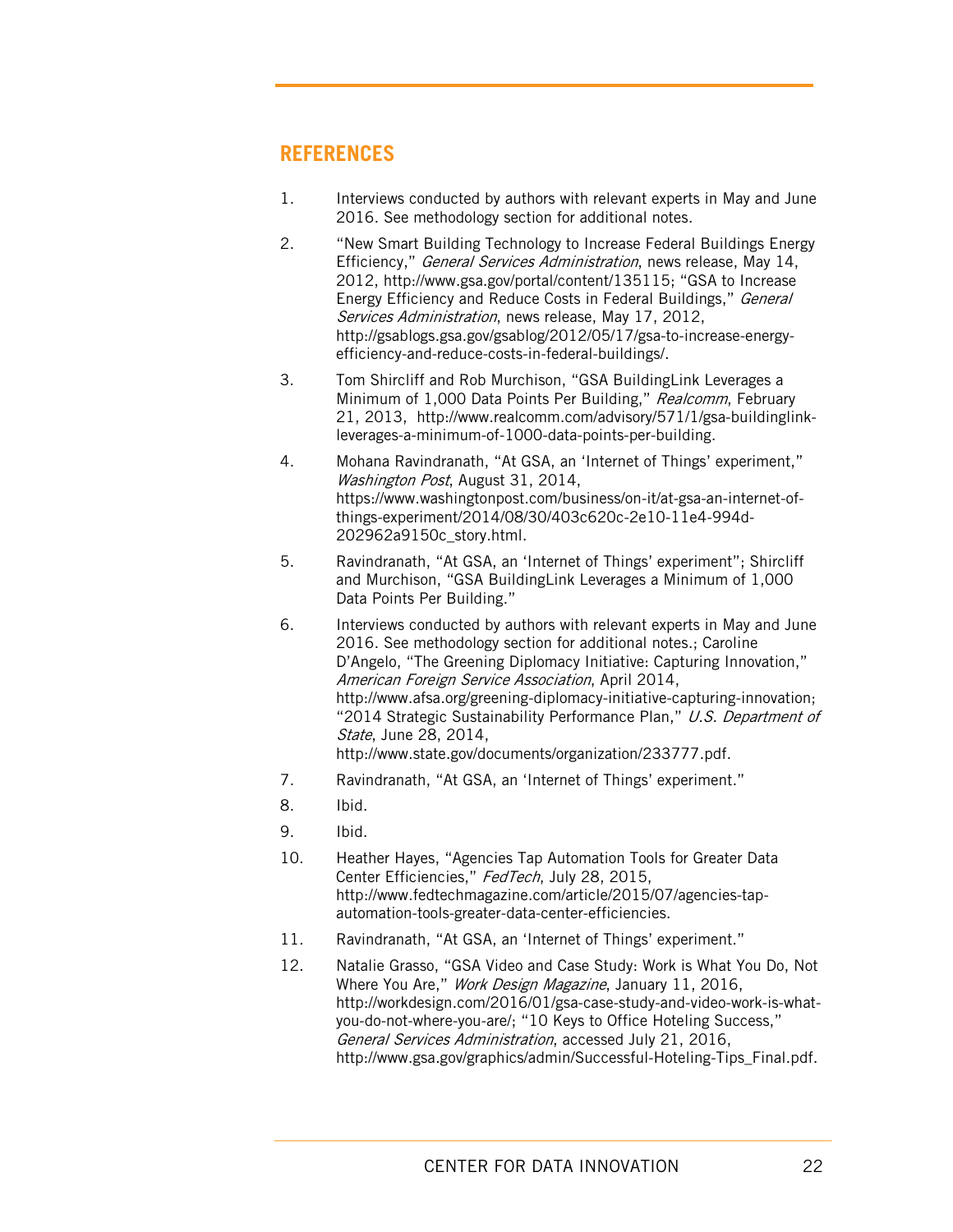- 13. Carten Cordell, "GSA offers telematics data sharing on fleet vehicles," Federal Times, December 2, 2015, http://www.federaltimes.com/story/government/acquisition/gsagwac/2015/12/02/gsa-offers-telematics-data-sharing-fleetvehicles/76657862/; "GSA Fleet - Leading the Way," General Services Administration, accessed May 31, 2016, http://www.gsa.gov/portal/content/104624.
- 14. "GSA Fleet Leading the Way," General Services Administration.
- 15. General Services Administration (GSA), "GSA Fleet Telematics" (Washington, DC: GSA, 2016), http://www.gsa.gov/portal/mediaId/123678/fileName/telematics\_fact\_s heet\_26Jan2016.action.
- 16. General Services Administration (GSA), "GSA Fleet Telematics."
- 17. General Services Administration (GSA), "GSA Fleet Telematics"; Robert Prime, "The Main Benefits of Fleet Tracking," Telematics.com, October 29, 2013,http://www.telematics.com/main-benefits-fleettracking/.
- 18. Michael Frank, "How Telematics Has Completely Revolutionized the Management of Fleet Vehicles," Entrepreneur, October 20, 2014, https://www.entrepreneur.com/article/237453; "Big Data = Big Wins for the Environment," United Parcel Service (UPS), 2013, http://sustainability.ups.com/media/UPS-Big-Data-Infographic.pdf.
- 19. "Passive Radio Frequency Identification," Office of the Under Secretary of Defense for Acquisition, Technology and Logistics, October 2010, http://www.acq.osd.mil/dpap/dars/dfars/html/current/252211.htm#252 .211-7006.
- 20. "Lockheed Martin Selected To Maintain In-Transit Visibility Program To Ensure Accurate And Timely DOD Shipments," Lockheed Martin, September 8, 2014, http://www.lockheedmartin.com/us/news/pressreleases/2014/september/isgs-igc-0908.html.
- 21. Denise Zheng and William Carter, "Leveraging the Internet of Things for a More Efficient and Effective Military," Center for Strategic and International Studies, September 2015, https://csisprod.s3.amazonaws.com/s3fspublic/legacy\_files/files/publication/150915\_Zheng\_LeveragingInternet \_WEB.pdf.
- 22. "Sowing the Internet of Things into agriculture," GCN, January 15, 2015, https://gcn.com/blogs/emerging-tech/2015/01/agricultureiot.aspx.
- 23. Jonathan Shieber, "US DOT and Alphabet's Sidewalk Labs aim to create new public transit and Wi-Fi networks," TechCrunch, March 17, 2016, http://techcrunch.com/2016/03/17/u-s-dot-and-sidewalk-labshustle-and-flow/.
- 24. Interviews conducted by authors with relevant experts in May 2016. See methodology section for additional notes; "The Internet of Things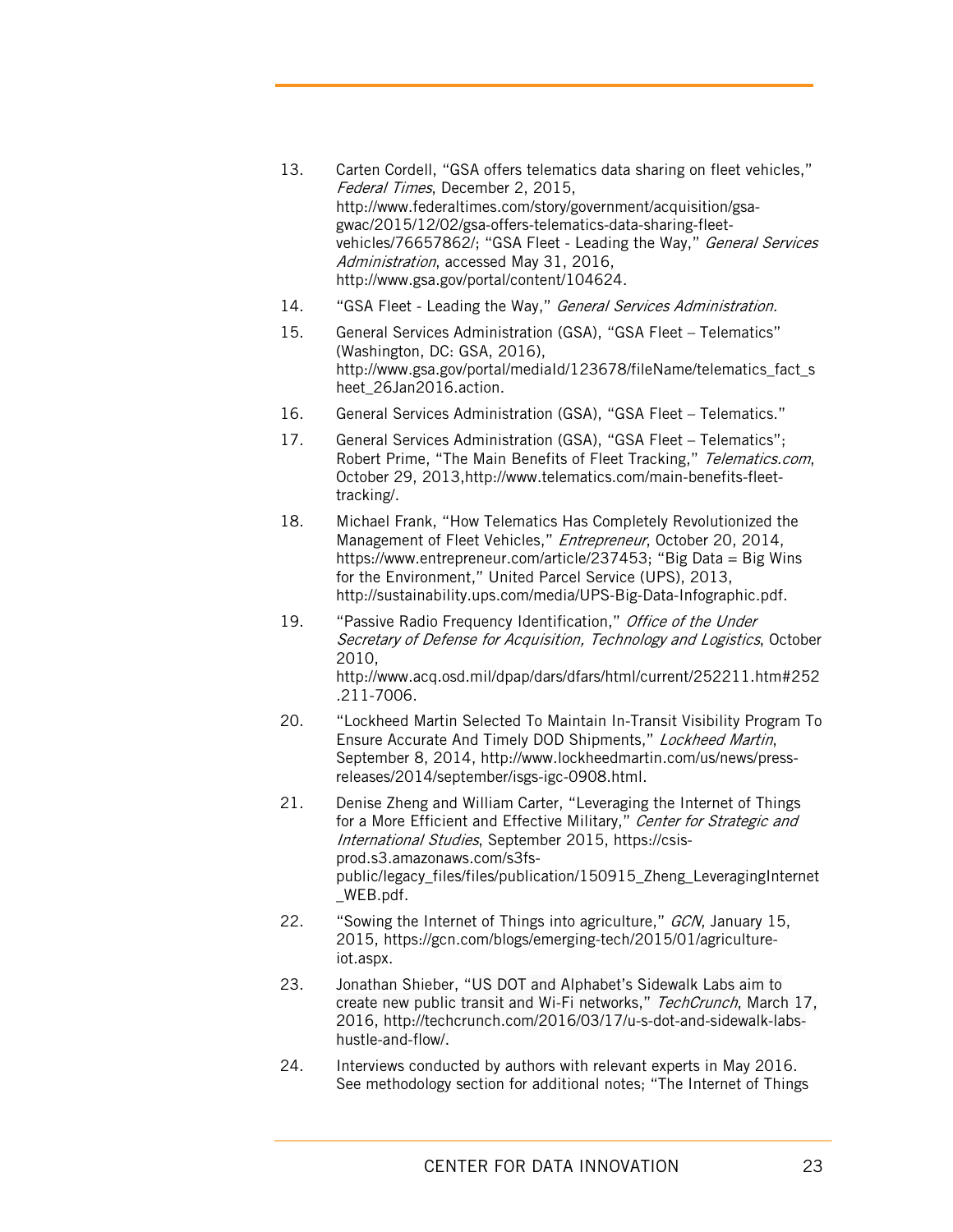for Defense," Wind River, 2015, http://www.windriver.com/whitepapers/iot-for-defense/windriver\_%20IoT-in-Defense\_white-paper.pdf; David Alberts, John Garstka, and Frederick Stein, "Network Centric Warfare," CCRP, February 2000, http://www.dodccrp.org/files/Alberts\_NCW.pdf.

- 25. Zheng and Carter, "Leveraging the Internet of Things for a More Efficient and Effective Military."
- 26. Zheng and Carter, "Leveraging the Internet of Things for a More Efficient and Effective Military."
- 27. Phuong Lee, "Navy wants to increase use of sonar-emitting buoys off Pacific Coast," Navy Times, January 25, 2015, http://www.navytimes.com/story/military/tech/2015/01/25/navy-wantsto-increase-use-of-sonar-emitting-buoys-off-pacific-coast/22315829/.
- 28. Zheng and Carter, "Leveraging the Internet of Things for a More Efficient and Effective Military."
- 29. "About DCGS-A," Distributed Common Ground System Army, accessed May 31, 2016, https://dcgsa.army.mil/about/.
- 30. "Multi-Mission Capability for Emerging Global Threats," F35, 2016, https://www.f35.com/about/capabilities.
- 31. Lockheed Martin, "The F-35. How it Works," Washington Post, accessed May 31, 2016, http://www.washingtonpost.com/sf/brandconnect/the-f-35-how-it-works/.
- 32. Kris Osborn, "Pentagon Unveils Program to Help Build 6th Generation Fighter," DoD Buzz, January 28, 2015, http://www.dodbuzz.com/2015/01/28/pentagon-unveils-new-programto-help-develop-6th-generation-fighter/.
- 33. Claire Swedberg, "RFID Plays Crucial Military Role in Middle East," RFID Journal, April 29, 2009, http://www.rfidjournal.com/articles/view?4837/; "RFID Technology: Keeping Track of DoD's Stuff," Defense Industry Daily, July 13, 2010, http://www.defenseindustrydaily.com/rfid-technology-keeping-track-ofdods-stuff-05816/.
- 34. Swedberg, "RFID Plays Crucial Military Role in Middle East."
- 35. Zheng and Carter, "Leveraging the Internet of Things for a More Efficient and Effective Military."
- 36. Zheng and Carter, "Leveraging the Internet of Things for a More Efficient and Effective Military."
- 37. Zheng and Carter, "Leveraging the Internet of Things for a More Efficient and Effective Military."
- 38. Kevin Sablan, "Helmet sensors help Army study brain injury," The Orange County Register, August 21, 2013, http://www.ocregister.com/articles/brain-496474-sensors-helmet.html.
- 39. "DHA Health IT uses the Internet of Things to monitor health, improve readiness," U.S. Defense Health Agency, June 29, 2015,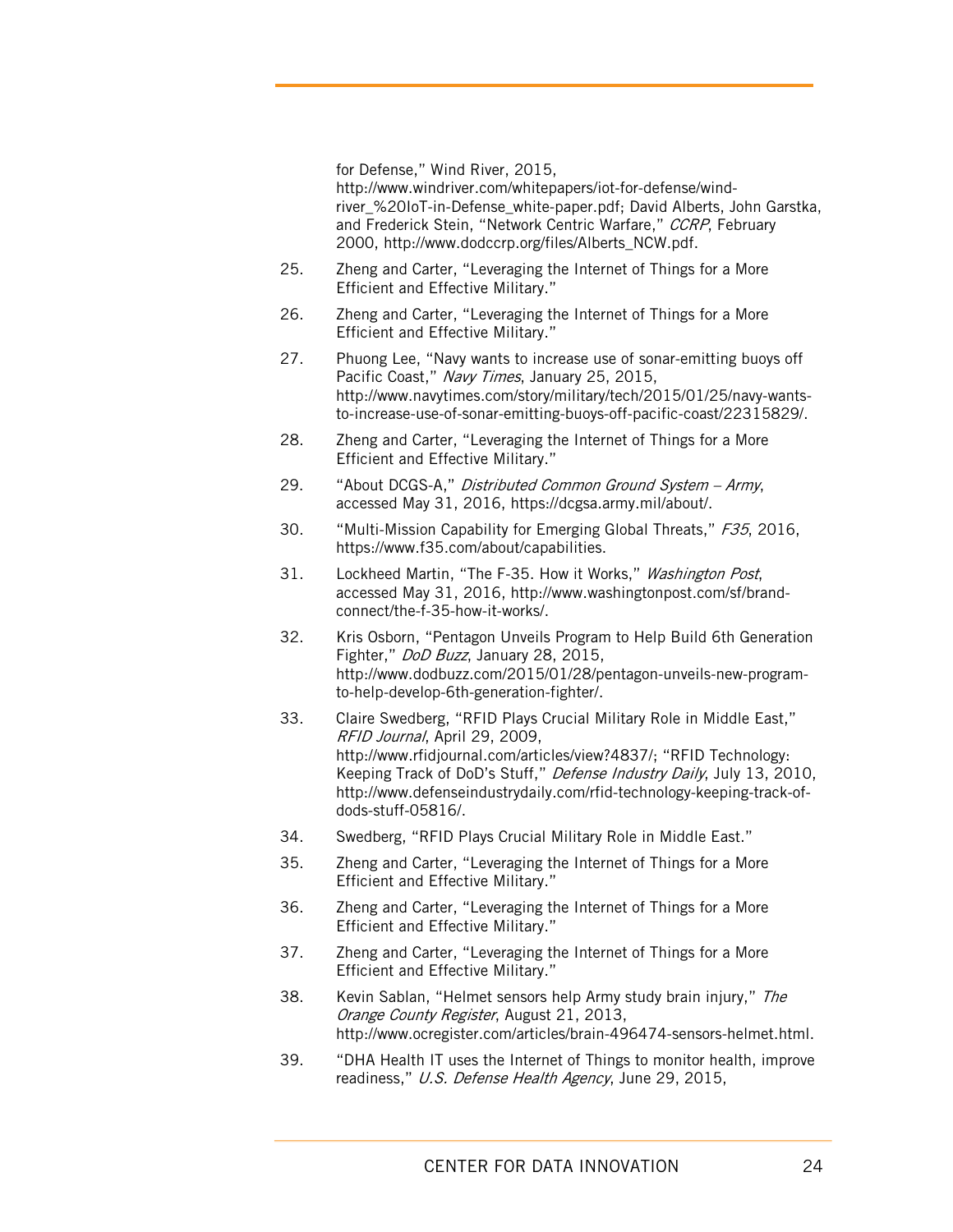http://www.health.mil/News/Articles/2015/06/29/DHA-Health-IT-usesthe-Internet-of-Things-to-monitor-health-improve-readiness.

- 40. "Self-Powered Biosensors," U.S. Defense Health Agency, accessed May 24, 2016, http://www.health.mil/Reference-Center/Fact-Sheets/2015/12/01/Self-Powered-BioSensors.
- 41. Mark Pomerleau, "Air Force successfully tests wearable biometric sensors," GCN, October 6, 2015. https://gcn.com/articles/2015/10/06/biostamprc.aspx.
- 42. David McNally, "Army evaluates DARPA's futuristic soft exosuit," U.S. Army, October 28, 2014, https://www.army.mil/article/135272/Army\_evaluates\_DARPA\_s\_futuris tic\_soft\_exosuit/.
- 43. "Office of the Press Secretary, "FACT SHEET: Obama Administration Announces New Revolutionary Fibers and Textiles Manufacturing Innovation Hub in Cambridge, MA and New Report on \$2 Billion in Manufacturing R&D Investments," The White House, press release, April 1, 2016, https://www.whitehouse.gov/the-pressoffice/2016/04/01/fact-sheet-obama-administration-announces-newrevolutionary-fibers-and.
- 44. "What is remote sensing?" U.S. National Oceanic and Atmospheric Administration, accessed May 31, 2016, http://oceanservice.noaa.gov/facts/remotesensing.html.
- 45. "Data Access," U.S. National Oceanic and Atmospheric Administration, accessed May 31, 2016, https://www.ncdc.noaa.gov/data-access.
- 46. "About Us," U.S. National Oceanic and Atmospheric Administration, accessed May 31, 2016, https://www.ncdc.noaa.gov/about.
- 47. "Data Processing," U.S. Geological Survey, February 13, 2012, http://nsmp.wr.usgs.gov/processing.html.
- 48. "Earthquake Early Warning," U.S. Geological Survey, last modified April 6, 2016, http://earthquake.usgs.gov/research/earlywarning/.
- 49. "Earthquake Early Warning," U.S. Geological Survey.
- 50. "Apex Programs," Department of Homeland Security, n.d., https://www.dhs.gov/science-and-technology/apex-programs.
- 51. "Next Generation First Responder Apex Program," Department of Homeland Security, n.d., https://www.dhs.gov/science-andtechnology/ngfr.
- 52. Reginald Brothers, "S&T's Internet of Things Pilot Demonstrates 'State of the Practical'," U.S. Department of Homeland Security, January 25, 2016, https://www.dhs.gov/science-andtechnology/blog/2016/01/25/st-internet-things-pilot-demonstratesstate-practical. Greg Otto, "DHS funds smart shirts for first responders," Fedscoop, February 1, 2016, http://fedscoop.com/dhsfunded-project-helps-smart-shirts-save-first-responders.
- 53. "Mining Project: Industrial Internet of Things (IIoT) Applications in Underground Coal Mines," Centers for Disease Control and Prevention,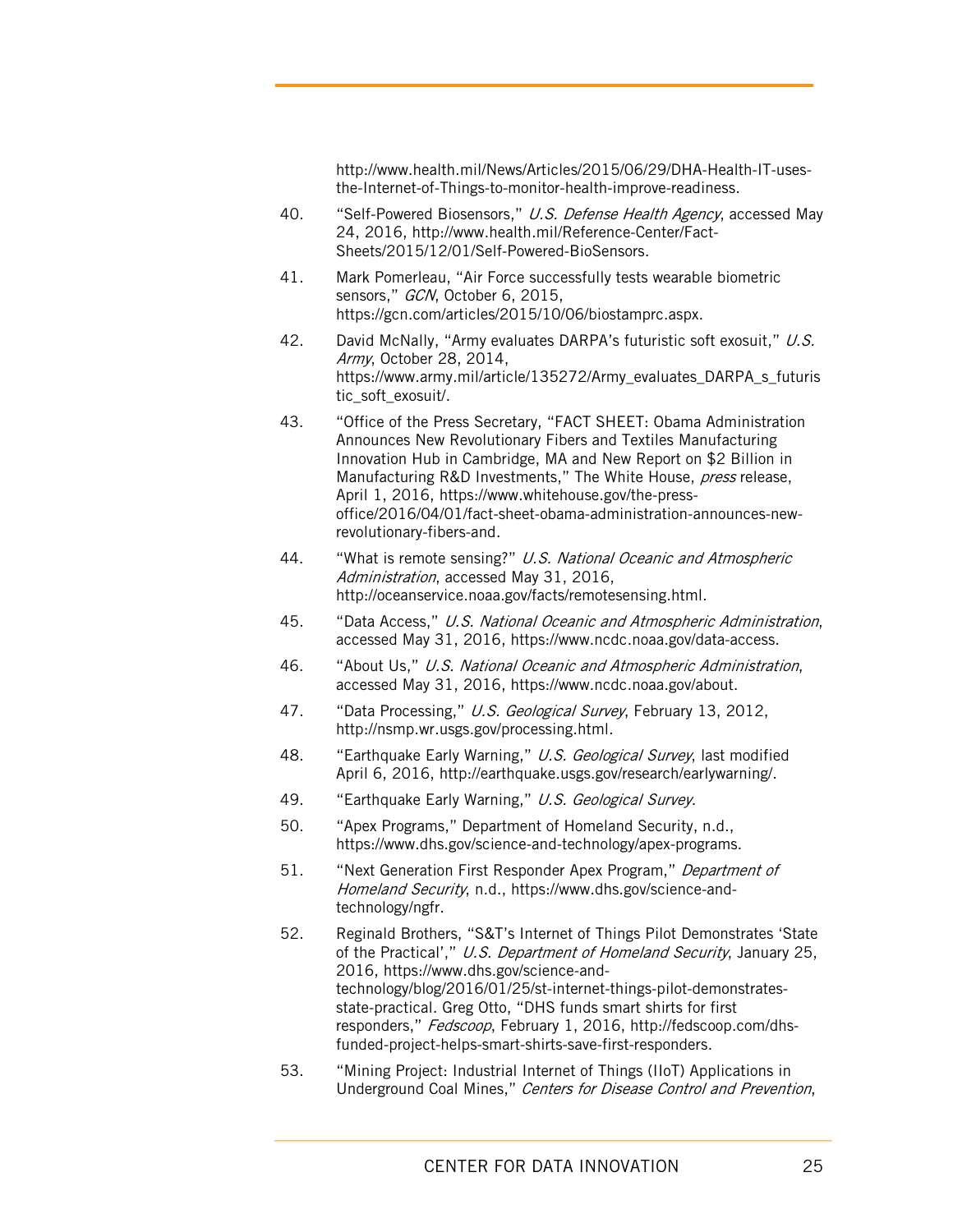December 10, 2015, http://www.cdc.gov/niosh/mining/researchprogram/projects/project\_Indu strialInternet.html.

- 54. Tim Moyniham, "The New Tech of Disaster Response, from Apps to Aqua-Drones," Wired, August 29, 2015, http://www.wired.com/2015/08/fema-disaster-tech/.
- 55. "Crisis Response and Disaster Resilience 2030: Forging Strategic Action in an Age of Uncertainty," FEMA, January 2012, http://www.fema.gov/media-library-data/20130726-1816-25045- 5167/sfi\_report\_13.jan.2012\_final.docx.pdf.
- 56. "NASA Satellites Eye Forest Fires," National Aeronautics and Space Administration, August 13, 2003, http://www.jpl.nasa.gov/news/news.php?release=2003-113.
- 57. "Global Fire Monitoring," National Aeronautics and Space Administration, accessed May 31, 2016, http://earthobservatory.nasa.gov/Features/GlobalFire/fire\_5.php.
- 58. "NASA Satellites Eye Forest Fires," National Aeronautics and Space Administration.
- 59. Catherine Andrews et al., "What the IoT Means for the Public Sector," GovLoop, 2015, http://www.isaca.org/Groups/Professional-English/cybersecurity/GroupDocuments/IoT%20in%20the%20Public% 20Sector.pdf.
- 60. "Remote Sensing Information Gateway," U.S. Environmental Protection Agency, last updated May 12, 2016, https://www.epa.gov/hesc/remotesensing-information-gateway.
- 61. "Guide to Green Embassies," U.S. Department of State, accessed April 21, 2016, http://overseasbuildings.state.gov/sites/adminoverseasbuildings.state.gov/files/pdfs/green\_guide\_- \_final\_for\_posting\_01142014\_upload.pdf; "Mission China," State Air, accessed May 24, 2016, http://www.stateair.net/web/post/1/1.html.
- 62. U.S. Department of State, "U.S. Environmental Protection Agency Launch Innovative International Air Quality Program," news release, February 18, 2015, http://www.state.gov/r/pa/prs/ps/2015/02/237573.htm; "AirNow Department of State," AirNow, accessed May 31, 2016, https://airnow.gov/index.cfm?action=airnow.global\_summary#Indonesia \$Jakarta Central.
- 63. "Kena Fedorschak, Kevin C. Desouza and Gregory Dawson, "Federal agencies behind the curve: IoT and BYOD," Brookings Institution, March 16, 2015, http://www.brookings.edu/blogs/techtank/posts/2015/03/16-iot-byodgovernment-computers.
- 64. The Government Performance and Results Modernization Act of 2010 requires every federal agency to produce a strategic plan every four years that describes the long-term goals of the agency, how it will realize those goals, and the challenges and risks that the agency faces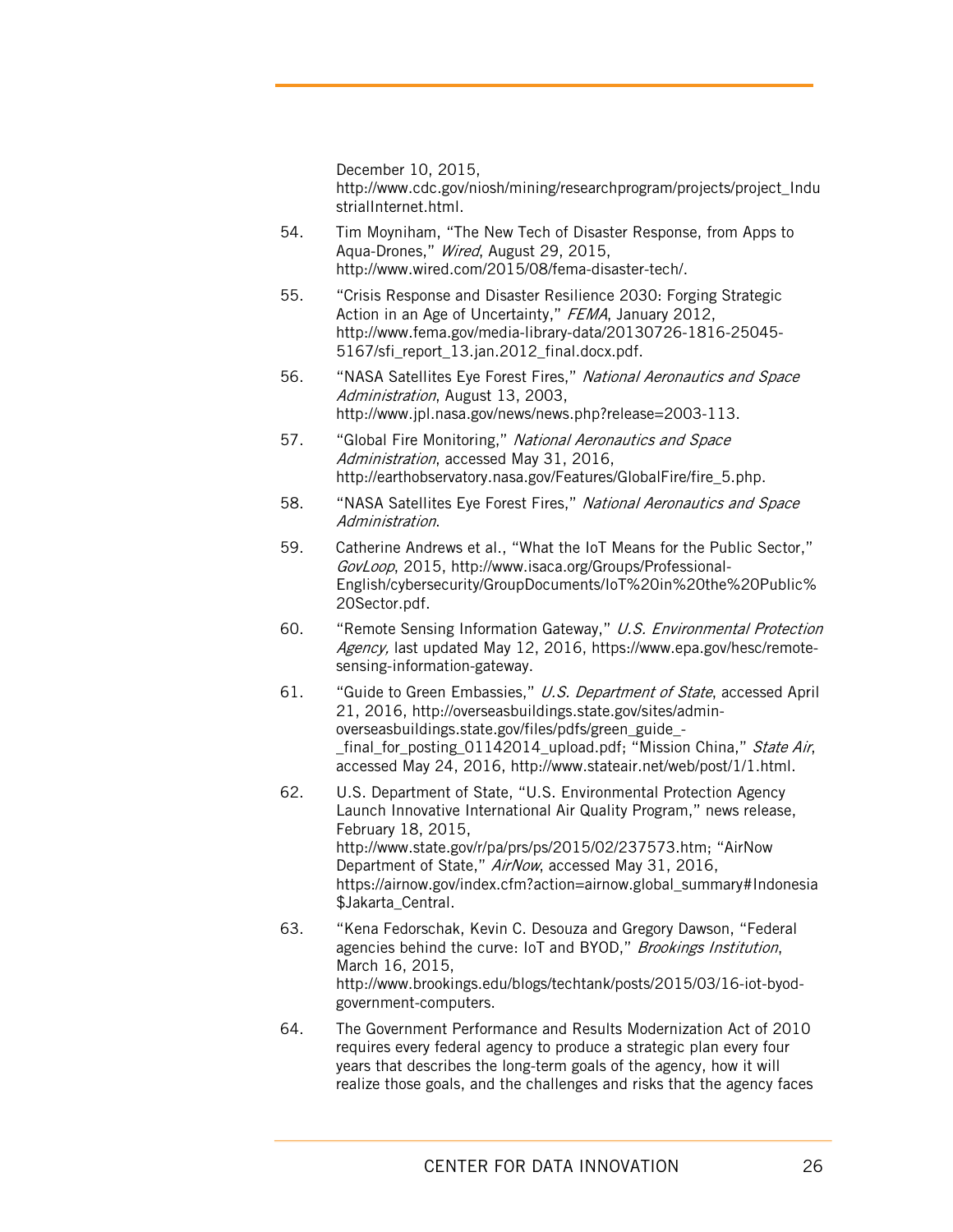to achieve those goals. For more, see "Section 230—Agency Strategic Planning," White House, 2016, https://www.whitehouse.gov/sites/default/files/omb/assets/a11\_current year/s230.pdf.

- 65. Catherin Andrews, "The Internet of Things: Preparing yourself for a Connected Government," GovLoop, 2014, https://www.vion.com/assets/site\_18/files/gl\_guide\_iot\_final%20(3).pdf
- 66. "Achieving Holistic Federal Cybersecurity: A Candid Survey of Federal Managers," Government Business Council, April 2016, http://www.govexec.com/insights/reports/achieving-holisticcybersecurity-2016-progress-report/127435/.
- 67. Please note the 2014 survey had on 424 participants, a decrease of 40. "Achieving Holistic Federal Cybersecurity: A Candid Survey of Federal Managers," Government Business Council, June 2014, http://cdn.govexec.com/media/gbc/docs/gbc\_dell\_cybersecurity\_insightr eport\_final.pdf.
- 68. Interviews conducted by authors with relevant experts in May and June 2016. See methodology section for additional notes.
- 69. James Manyika et al., "Big Data: The Next Frontier for Innovation, Competition, and Productivity," McKinsey Global Institute, May 2011, http://www.mckinsey.com/insights/business\_technology/big\_data\_the\_n ext\_frontier\_for\_innovation.
- 70. "Data Science Revealed: A Data-Driven Glimpse into the Burgeoning New Field," EMC, 2011, http://www.emc.com/collateral/about/news/emcdata-science-studywp.pdf.
- 71. "Survey on the Future of Government Service," Center for the Study of Democratic Institutions, July 16, 2015, http://www.vanderbilt.edu/csdi/research/sfgs.php.
- 72. "CIO Council Looks to Data to Optimize IT Workforce," CIO Council, February 17, 2015, https://cio.gov/cio-council-looks-data-optimizeworkforce/.
- 73. Interviews conducted by authors with relevant experts in May and June 2016. See methodology section for additional notes.
- 74. "Chief Data Officers," Project Open Data, accessed May 29, 2016, https://project-open-data.cio.gov/chief-data-officers/.
- 75. "Information Technology," White House; Interviews conducted by authors with relevant experts in May and June 2016. See methodology section for additional notes.
- 76. See budget information. "Information Technology," White House, accessed May 29, 2016, https://www.whitehouse.gov/sites/default/files/omb/budget/fy2017/asset s/ap\_17\_it.pdf
- 77. "Information Technology," White House.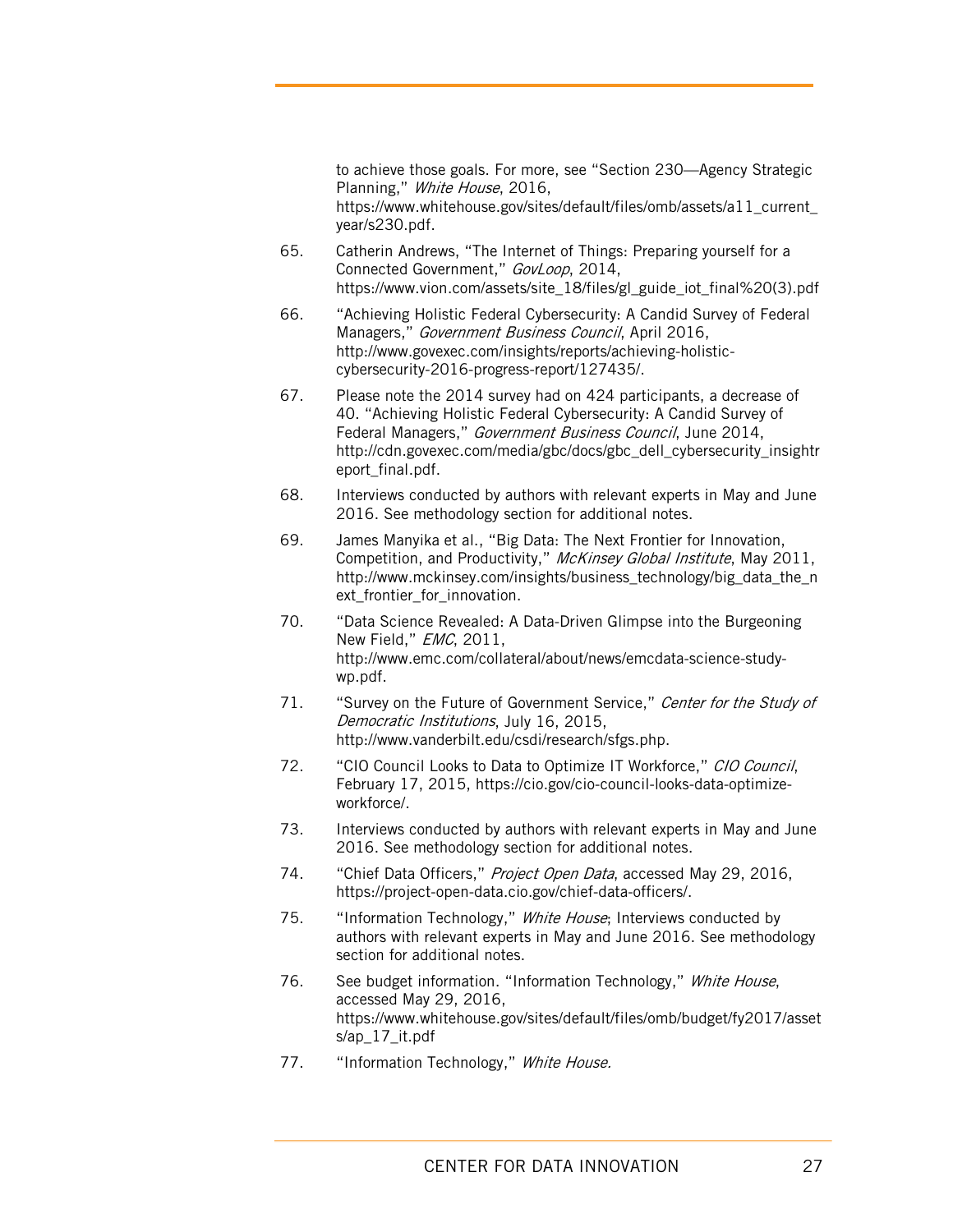- 78. "The Internet of Things: Sensors and Data Collectors," Govini, 2016, http://www.govini.com/research-item/internet-of-things-sensors/.
- 79. "Federal Agencies Need to Address Aging Legacy Systems," U.S. Government Accountability Office, May 25, 2016, http://gao.gov/products/GAO-16-468.
- 80. Jason Miller, "White House raises cyber stakes with request for 35 percent increase in 2017," Federal News Radio, February 9, 2016, http://federalnewsradio.com/budget/2016/02/white-house-raises-cyberstakes-request-35-percent-increase-2017/
- 81. Jason Miller, "OMB draft policy begins IT modernization with or without Congress," Federal News Radio, February 29, 2016. http://federalnewsradio.com/omb/2016/02/omb-draft-policy-beginsmodernization-without-congress/.
- 82. "GSA Schedules Frequently Asked Questions," U.S. General Services Administration, accessed May 31, 2016, http://www.gsa.gov/portal/content/203021.
- 83. Ibid.
- 84. Interviews conducted by authors with relevant experts in May and June 2016. See methodology section for additional notes.
- 85. "GSA Schedules Frequently Asked Questions," U.S. General Services Administration.
- 86. Aaron Boyd, "DHS calls on Silicon Valley to help secure the IoT," Federal Times, January 7, 2016, http://www.federaltimes.com/story/government/dhs/2016/01/06/dhssilicon-valley-iot/78357474/.
- 87. DHS Science & Technology, "DHS S&T Awards \$200K for Internet of Things Systems Security," U.S. Department of Homeland Security, news release, February 22, 2016, https://www.dhs.gov/science-andtechnology/news/2016/02/22/st-awards-200k-internet-things-systemssecurity.
- 88. "FCC Speed Test App Tip Sheet," Federal Communications Commission, September 4, 2013, https://www.fcc.gov/consumers/guides/fcc-speed-test-app-tip-sheet
- 89. Gregory Wilshusen, "Recent Data Breaches Illustrate Need for Strong Controls across Federal Agencies," U.S. Government Accountability Office, June 24, 2015, http://www.gao.gov/assets/680/670935.pdf; James Eng, OPM Hack: Government Finally Starts Notifying 21.5 Million Victims," NBS News, October 1, 2015, http://www.nbcnews.com/tech/security/opm-hack-government-finallystarts-notifying-21-5-million-victims-n437126.
- 90. Robert Atkinson, Daniel Castro, Stephen Ezell, Alan McQuinn, and Joshua New, "A Policymaker's Guide to Digital Infrastructure," Information Technology and Innovation Foundation, May 2016, http://www2.itif.org/2016-policymakers-guide-digital-infrastructure.pdf.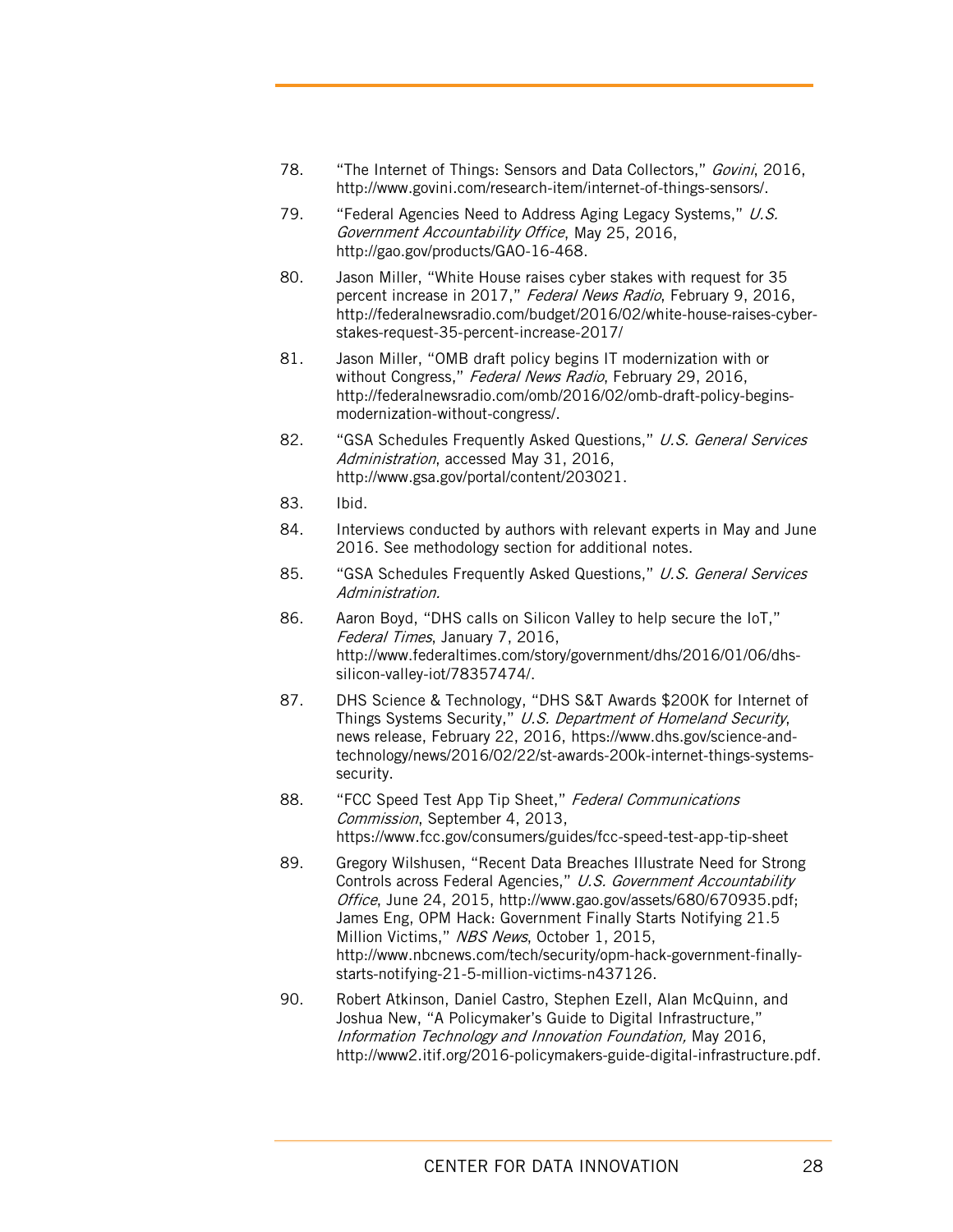- 91. Interviews conducted by authors with relevant experts in May and June 2016. See methodology section for additional notes.
- 92. Interviews conducted by authors with relevant experts in May and June 2016. See methodology section for additional notes.
- 93. Joshua New and Daniel Castro, "Why Countries Need National Strategies for the Internet of Things," Center for Data Innovation, December 16, 2015, http://www2.datainnovation.org/2015-nationaliot-strategies.pdf.
- 94. Robert D. Atkinson et al., "A Policymaker's Guide to Digital Infrastructure," Information Technology and Innovation Foundation, May 2016, http://www2.itif.org/2016-policymakers-guide-digitalinfrastructure.pdf.
- 95. Meredith Somers, "Record number of people with disabilities in federal workforce." Federal News Radio, October 13, 2015, http://federalnewsradio.com/workforce/2015/10/record-number-peopledisabilities-federal-workforce/ and "Disabilities," White House, accessed May 29, 2016, https://www.whitehouse.gov/issues/disabilities.
- 96. Liz Stinson, "Guiding the Blind Through London's Subway with Estimote Beacons," Wired, http://www.wired.com/2015/03/blind-willsoon-navigate-london-tube-beacons/.
- 97. "Program Overview," FedRAMP, accessed May 29, 2016, https://www.fedramp.gov/about-us/about/.
- 98. "Chief Data Officers and Chief Data Scientists," Project Open Data, accessed May 29, 2016, https://project-open-data.cio.gov/chief-dataofficers/.
- 99. Interviews conducted by authors with relevant experts in May and June 2016. See methodology section for additional notes.
- 100. Robert D. Atkinson, "Testimony Before U.S. House Ways and Means Subcommittee on Digital Trade," Information Technology and Innovation Foundation, July 13, 2016, https://itif.org/publications/2016/07/13/testimony-us-house-ways-andmeans-subcommittee-digital-trade.
- 101. Steve Henn, "In-Q-Tel: The CIA's Tax-Funded Player In Silicon Valley," NPR, July 6, 2012, http://www.npr.org/sections/alltechconsidered/2012/07/16/156839153 /in-q-tel-the-cias-tax-funded-player-in-silicon-valley.
- 102. Doug Brake, "5G and Next Generation Wireless: Implications for Policy and Competition," Information Technology and Innovation Foundation, June 30, 2016, https://itif.org/publications/2016/06/30/5g-and-nextgeneration-wireless-implications-policy-and-competition.